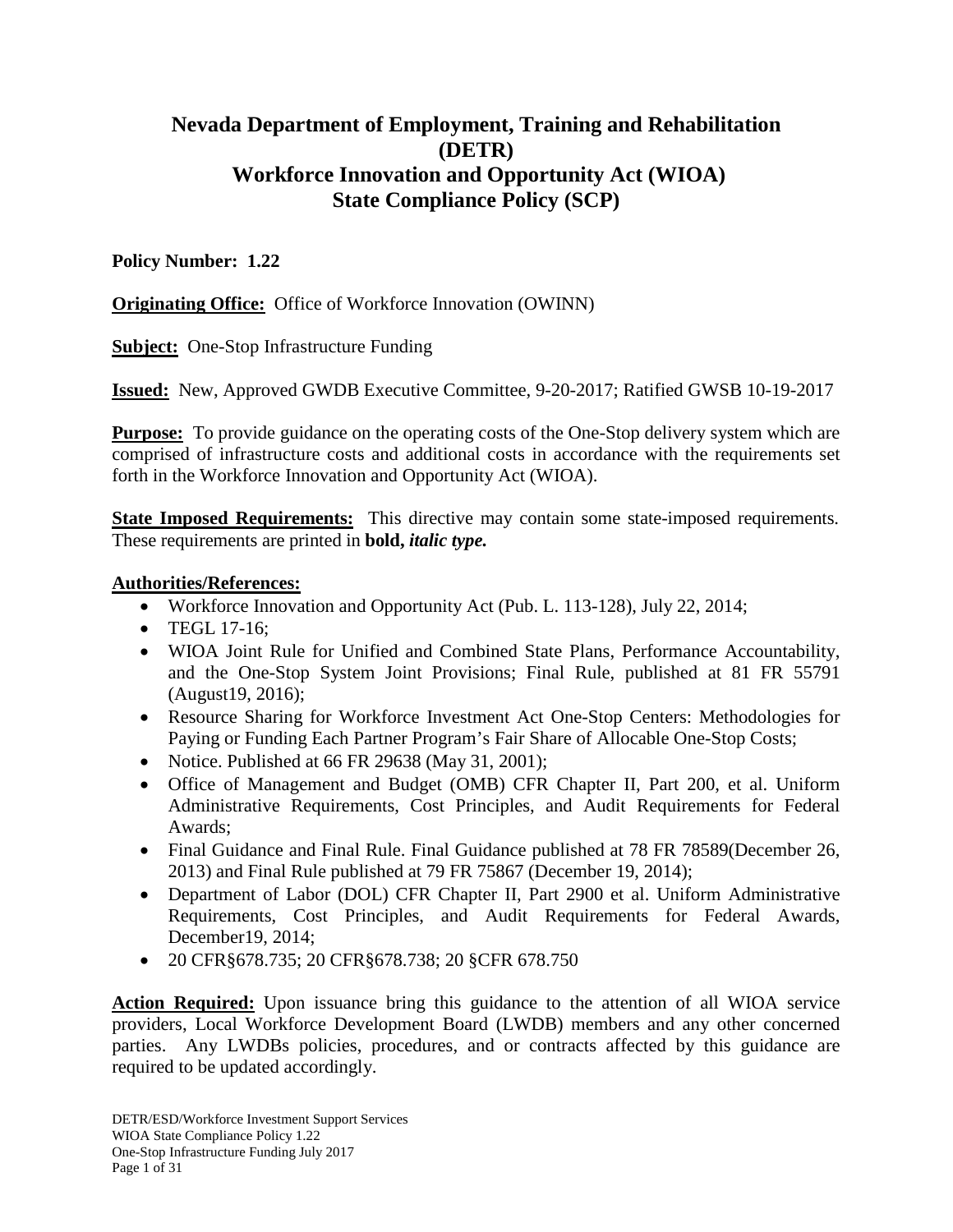**Background:** Local areas are expected to reach agreement on how infrastructure costs will be shared among required partners. WIOA regulations (20 CFR 678.710) requires that one of two mechanisms for funding the infrastructure costs of comprehensive one-stop centers be used. First a local funding mechanism (LFM) when all required partners agree on how infrastructure costs will be shared, which is the expectation, or a State-determined funding mechanism (SFM) that will be used only as a last resort when it is impossible to reach local agreement.

**Policy and Procedure:** All required partners under WIOA must use a portion of their program funds to pay costs relating to operation of the local one-stop delivery system. These costs are outlined in this policy.

**1. Purpose.** This policy provides guidance on the operating costs of the one-stop delivery system, which are comprised of infrastructure costs and additional costs (i.e., career services, shared operating costs, and shared services) in accordance with the requirements set forth in WIOA and its implementing regulations.

The sharing and allocation of infrastructure costs among one-stop partners are governed by WIOA sec. 121(h), its implementing regulations, and the Federal Cost Principles contained in the Uniform Administrative Requirements, Cost Principles, and Audit Requirements for Federal Awards at 2 CFR part 200 (Uniform Guidance). All one-stop partner programs must contribute to the infrastructure costs and certain additional costs of the one-stop delivery system based on their proportionate use, as required by 20 CFR 678.700 and 678.760, 34 CFR 361.700 and 361.760, and 34 CFR 463.700 and 463.760. A partner's contribution must be an allowable, reasonable, necessary, and allocable cost to the program, consistent with the Federal Cost Principles set forth in the Uniform Guidance.

This focuses on how infrastructure and additional costs are determined and paid for by one-stop partners in a local one-stop delivery system. The policy is applicable to required one-stop partners, as described in WIOA sec. 121(b)(1)(B) and 20 CFR 678.400, 34 CFR 361.400, and 34 CFR 463.400, as well as additional partners described in WIOA sec. 121(b)(2)(B) and 20 CFR 678.410, 34 CFR 361.410, and 34 CFR 463.410. It describes the roles of Governors, State and LWDBs, Chief Elected Officials (CEOs), and local one-stop partner programs in determining infrastructure costs and navigating through the Local funding mechanism (LFM) and State funding mechanism (SFM) for those infrastructure costs.

**2. Contextually.** DOL, in coordination with Department of Education (ED), has established the one-stop centers, with American Job Centers (AJCs) as a unifying name and brand that identifies the online and in-person workforce development services as part of a single network (20 CFR 678.900, 34 CFR 361.900, and 34 CFR 463.900).

Under WIOA and its implementing regulations, consistent with the Uniform Guidance, funding provided by the one-stop partners to cover the operating costs, including infrastructure costs, of the one-stop delivery system must be based on the partner program's proportionate use of the system and relative benefit received (WIOA sec.  $121(h)(1)(B)(i)$  and  $121(h)(2)(C)(i)$ , 20 CFR 678.700 through 678.760, 34 CFR 361.700 through 361.760, and 34 CFR 463.700 through 463.760).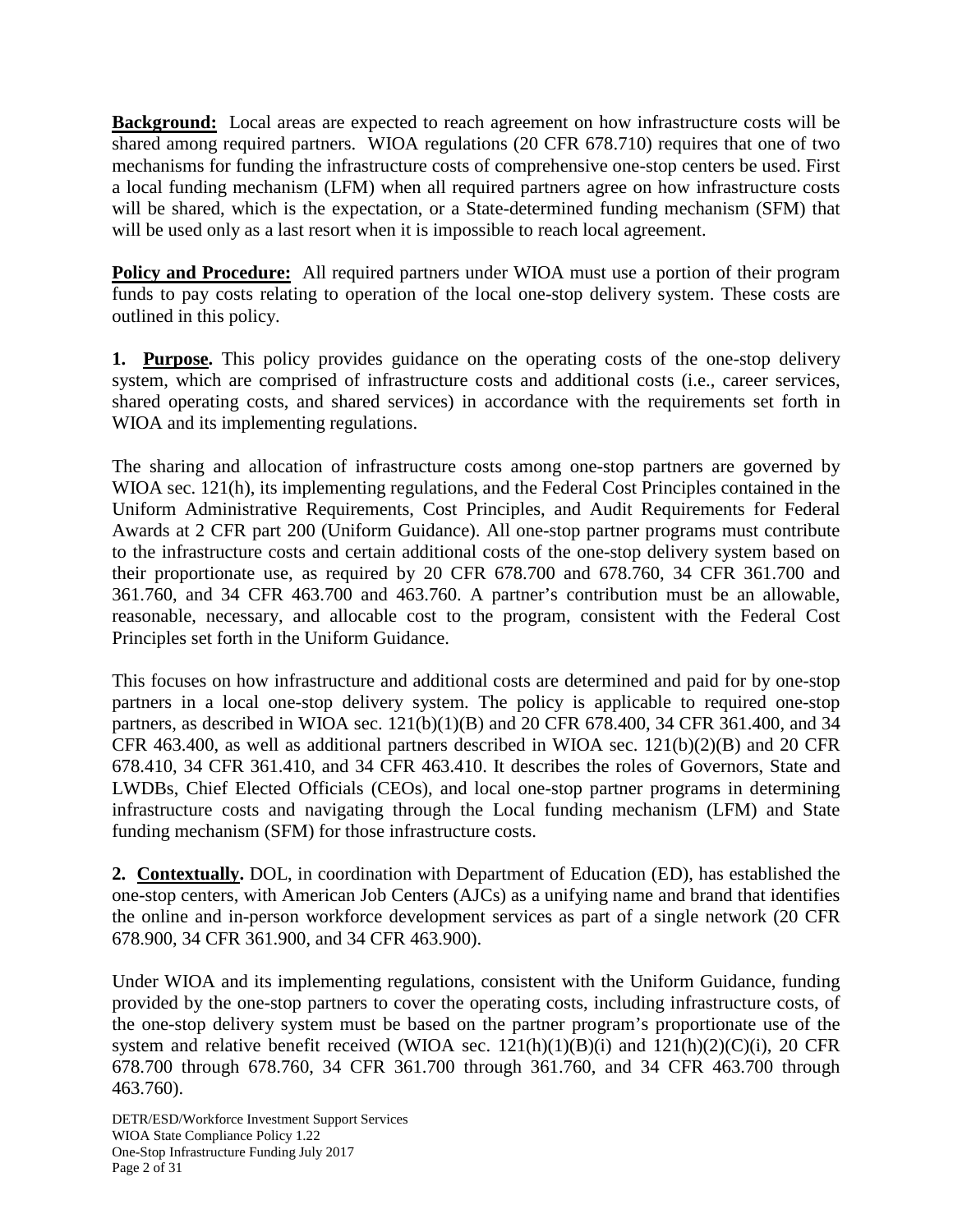**3. One-Stop Operating Budgets and Costs.** The operating budget of one-stop centers, or AJC, is the financial plan to which the one-stop partners, CEO(s), and LWDBs in each local area have agreed in the Memorandum of Understanding (MOU) that will be used to achieve their goals of delivering services in a local area. The MOU must contain, among other things, provisions describing how the costs of services provided by the one-stop system and how the operating costs of such system will be funded, including the infrastructure costs for the one-stop system (WIOA sec. 121(c)(2)(A) and 20 CFR 678.500(b), 34 CFR 361.500(b), and 34 CFR 463.500(b)).

The one-stop operating budget may be considered the master budget that contains a set of individual budgets or components that consist of costs that are specifically identified in the statute: infrastructure costs, defined in WIOA sec. 121(h)(4); and additional costs, which must include applicable career services and may include shared operating costs and shared services that are related to the operation of the one-stop delivery system but do not constitute infrastructure costs. These additional costs are described in WIOA sec. 121(i).

The one-stop operating budget must be periodically reconciled against actual costs incurred and adjusted accordingly. This reconciliation ensures that the budget reflects a cost allocation methodology that demonstrates how infrastructure costs are charged to each partner in proportion to the partner's use of the one-stop center and relative benefit received. The one-stop operating budget may be further refined by the one-stop partners, as needed, to assist in tracking their contributions. It may be necessary at times to separate the budget of a comprehensive one-stop center from a specialized one-stop center or an affiliate one-stop center.

Attachment IV: One-Stop Operating Costs provides a diagram illustrating the organization of one-stop operating costs. One-stop operating costs include infrastructure costs and additional costs, which are made up of applicable career services, and may include shared operating costs, and shared services, as described below.

**Infrastructure Costs.** Infrastructure costs of AJCs are defined as non-personnel costs that are necessary for the general operation of the one-stop center, including: rental of the facilities; utilities and maintenance; equipment (including assessment-related and assistive technology for individuals with disabilities); and technology to facilitate access to the one-stop center, including technology used for the center's planning and outreach activities (WIOA sec. 121(h)(4), 20 CFR 678.700(a), 34 CFR 361.700(a), and 34 CFR 463.700(a)). This list is not exhaustive. For example, the costs associated with the development and use of the common identifier (i.e., AJC signage) and supplies, as defined in the Uniform Guidance at 2 CFR 200.94, used to support the general operation of the one-stop center, may be considered allowable infrastructure costs. Reference SCP 1.4 section: One-stop Operator and Infrastructure percentage requirements and following table.

**Non-personnel costs.** Non-personnel costs are all costs that are not compensation for personal services. For example, technology-related services performed by vendors or contractors are non-personnel costs and may be identified as infrastructure costs if they are necessary for the general operation of the one-stop center. Such costs may include service contracts with vendors or contractors, equipment, and supplies.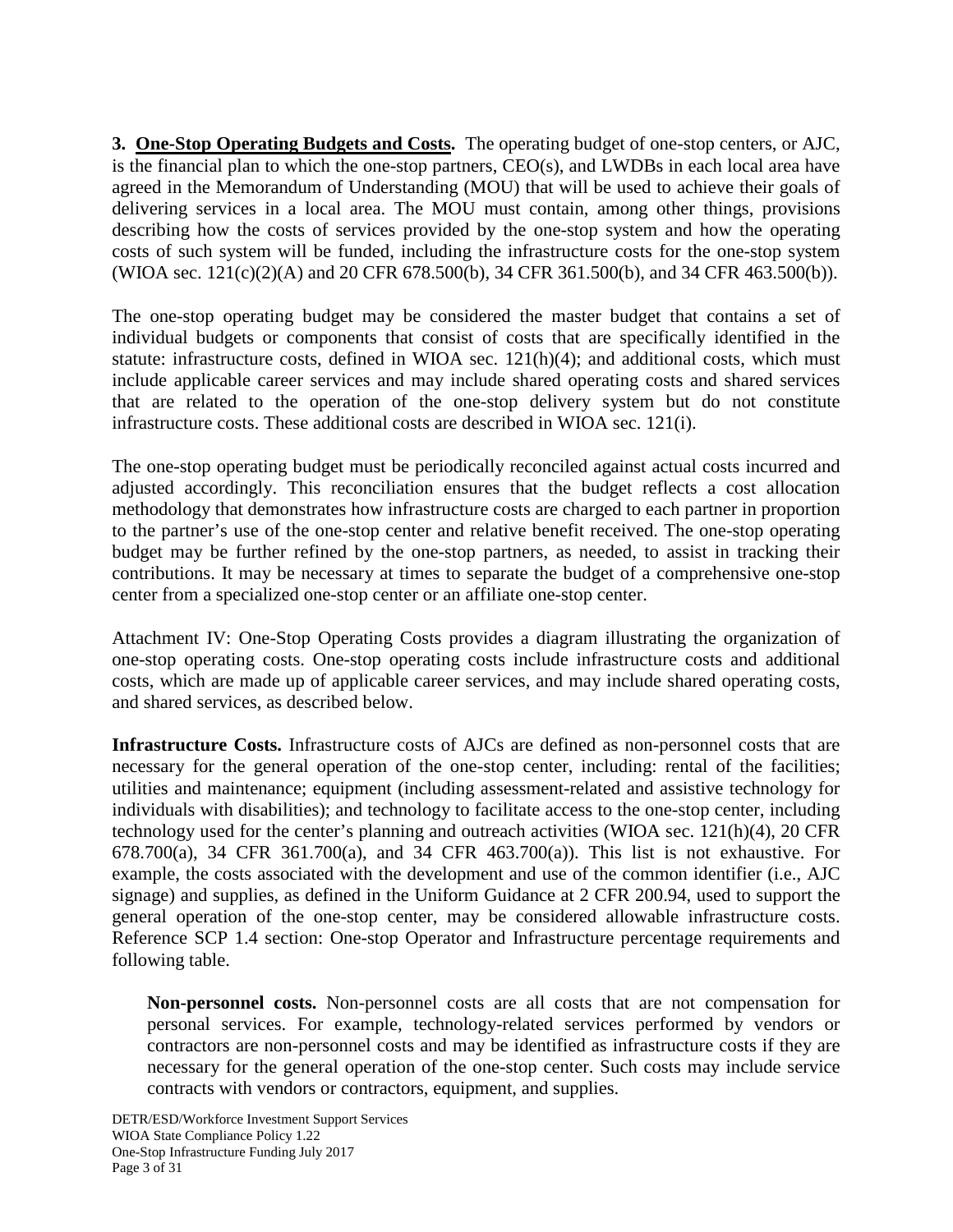**Personnel costs.** In contrast to non-personnel costs for the one-stop system, personnel costs include salaries, wages, and fringe benefits of the employees of partner programs or their sub recipients, as described in 2 CFR 200.430 (Compensation – personal services) and 2 CFR 200.431 (Compensation – fringe benefits) of the Uniform Guidance. For example, allocable salary and fringe benefit costs of partner program staff who work on information technology systems (i.e., common performance and reporting outcomes) for use by the onestop center as a whole would be personnel costs and would be identified as additional costs – not infrastructure costs. The cost of a shared welcome desk or greeter directing employers and customers to the services or staff that are available in that one-stop center is a personnel expense. These costs, therefore, could not be included in infrastructure costs, but are included as "additional costs" in the one-stop operating budget.

**Additional Costs.** One-stop partners must share in additional costs, which must include applicable career services, and may include shared operating costs and shared services that are necessary for the general operation of the one-stop center.

*Career Services*. One-stop partners must ensure that at least some career services, described in WIOA sec.  $134(c)(2)$ , are provided at the one-stop center. Additional requirements regarding career services may be found at WIOA sec.  $121(b)(1)(A)(i)$ ,  $(c)(2)(A)(ii)$ ,  $(e)(1)(A)$ , and  $(i)(1)$ , 20 CFR 678.760, 34 CFR 361.760, and 34 CFR 463.760. Please also see a detailed discussion about the provision of career services at the one-stop centers in the *General Guidance for the American Job Center Network in the Operation of One-Stop Centers*, issued jointly by DOL and ED, via DOL's TEGL, ED's Office of Career, Technical, and Adult Education's Program Memorandum, and ED's Rehabilitation Services Administration's Technical Assistance Circular.

*Shared Operating Costs and Shared Services*. One-stop partners also may share other costs that support the operations of the one-stop centers, as well as the costs of shared services. The costs of shared services may include initial intake, assessment of needs, appraisal of basic skills, identification of appropriate services to meet such needs, referrals to other one-stop partners, and business services (WIOA sec. 121(i)(2), 20 CFR 678.760, 34 CFR 361.760, and 34 CFR 463.760). As discussed in more detail in the section pertaining to personnel costs above, such costs also may include personnel expenses associated with a shared welcome desk or greeter directing employers and customers to the services or staff that are available in that one-stop center.

A portion of the costs of LWDB staff who perform functions that are not otherwise paid with WIOA title I funds and support the general operations of the one-stop centers may also be included as additional costs. An example of such shared operating costs would be a LWDB staff person acting as the office manager in a one-stop center. As with any additional costs paid by partner programs for the operations of the one-stop delivery system, these shared operating costs must be proportionate to the use of the partner program and consistent with the Federal Cost Principles of the Uniform Guidance set forth in 2 CFR part 200. Reference 20 CFR § 678.600 which indicates the requirements for a LWDB to operate a One-stop.

**4. One-Stop Partners.** One-stop partners are the entities that carry out the program in a local area. The one-stop delivery system, as identified in 20 CFR 678.300, 34 CFR 361.300, and 34 CFR 463.300, must include comprehensive one-stop centers, and also may include affiliate one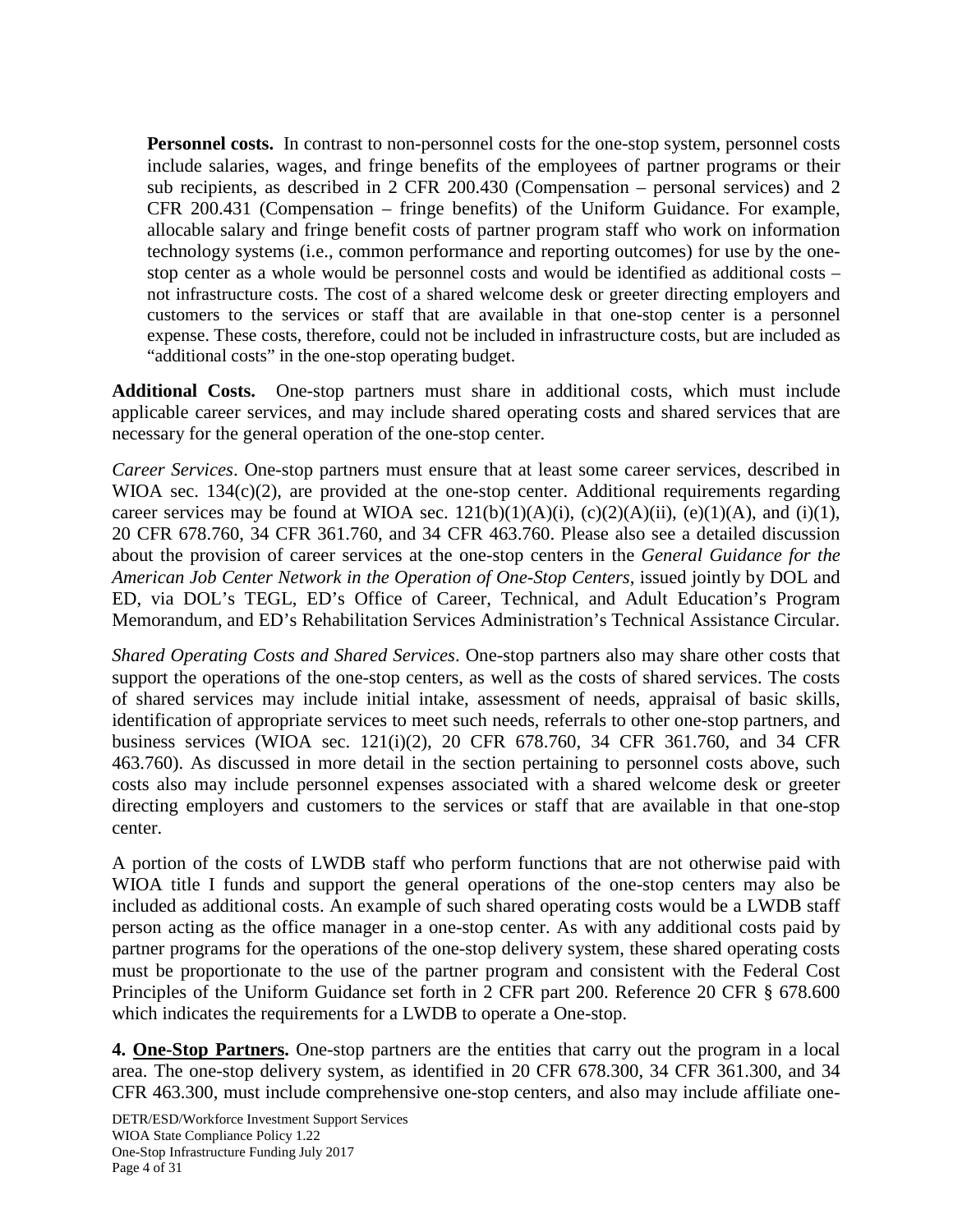stop centers or specialized one-stop centers. Required partner programs and additional partners that carry out their program in the local area are required to share infrastructure costs and certain additional costs (20 CFR 678.700(c), 678.415, and 678.420(b), 34 CFR 361.700(c), 361.415, and 361.420(b), and 34 CFR 463.700(c), 463.415, and 463.420(b)). All one-stop partners, whether they are required partners or additional partners, must contribute to infrastructure costs of the one-stop centers based on proportionate use and relative benefits received. The required one-stop partners must provide access to their programs in the comprehensive centers and contribute to the infrastructure costs of those centers. These partners also make available each partner program's applicable career services at the comprehensive one-stop centers and may contribute to shared services and shared operating costs.

Only those one-stop partners that participate in the affiliate one-stop centers would be required to contribute to the infrastructure costs for those centers, including in one-stop affiliate centers where "access" to programs, services, and activities are made available through a direct linkage or physical presence. When two or more grant recipients or contractors of a required partner program are carrying out the program in a local area, both of these entities must contribute to infrastructure costs, including at an affiliate center, if those partners are participating in that affiliate center. The financial contributions of one-stop partners through a direct linkage will be different than those one-stop partners with a physical presence, regardless of the type of center. A list of the partner programs may be found in Attachment III: Infrastructure Costs: Funding Sources.

# **Required Partners.** WIOA sec. 121(b)(1)(B), 20 CFR 678.400, 34 CFR 361.400, and 34 CFR 463.400 require the following programs to be one-stop partners:

*Department of Labor (DOL)*

A. WIOA title I programs: Adult, Dislocated Worker, and Youth formula programs; Job Corps; YouthBuild: Native American programs; National Farmworker Jobs Program (NFJP);

- B.Wagner-Peyser Act Employment Service (ES) program, authorized under the Wagner- Peyser Act (29 U.S.C. 49 et seq.), as amended by WIOA title III;
- C. Senior Community Service Employment Program (SCSEP), authorized under title V of the Older Americans Act of 1965;
- D. Trade Adjustment Assistance (TAA) activities, authorized under chapter 2 of title II of the Trade Act of 1974;
- E. Unemployment Compensation (UC) programs;
- F. Jobs for Veterans State Grants (JVSG) programs, authorized under chapter 41of title 38, U.S.C.; and
- G. Reentry Employment Opportunities (REO) programs (formerly known as Reintegration of Ex-Offenders Program (RExO)), authorized under sec. 212 of the Second Chance Act of 2007 (42 U.S.C. 17532) and WIOA sec. 169;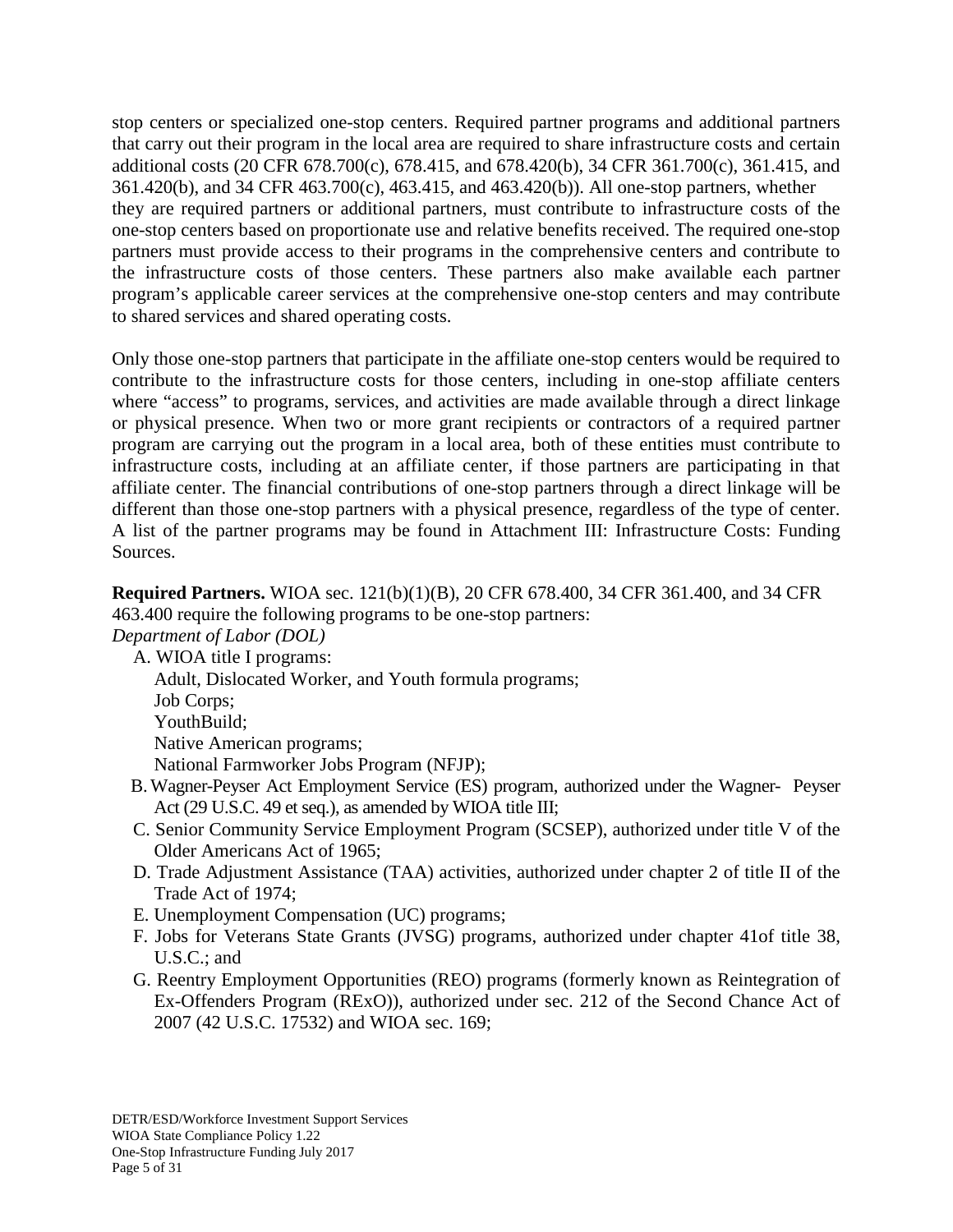## *Department of Education (ED)*

- H. Adult Education and Family Literacy Act (AEFLA) program, authorized under WIOA title II;
- I. Career and technical education programs at the postsecondary level, authorized under the Carl D. Perkins Career and Technical Education Act of 2006 (Perkins IV); and
- J. The State Vocational Rehabilitation (VR) Services program, authorized under title I of the Rehabilitation Act of 1973 (29 U.S.C. 720 et seq.), as amended by WIOA title IV;

### *Department of Housing and Urban Development (HUD)*

K. Employment and training programs;

### *Department of Health and Human Services (HHS)*

- L. Employment and training activities carried out under the Community Services Block Grant (CSBG) programs (42 U.S.C. 9901 et seq.); and
- M.Temporary Assistance for Needy Families (TANF) program, authorized under part A of title IV of the Social Security Act (42 U.S.C. 601 et seq.), unless exempted by the Governor under 20 CFR 678.405(b), 34 CFR 361.405(b), and 34 CFR 463.405(b).

**Additional Partners.** Pursuant to WIOA sec. 121(b)(2)(B) and 20 CFR 678.410, 34 CFR 361.410, and 34 CFR 463.410, additional one-stop partners may include, with the approval of the LWDB and CEO(s), the following:

- Social Security Administration (SSA) employment and training program established under sec. 1148 of the Social Security Act (i.e. Ticket to Work and Self Sufficiency programs);
- Small Business Administration employment and training programs;
- Supplemental Nutrition and Assistance Program (SNAP) employment and training programs, authorized under secs. 6(d)(4) and 6(o) of the Food and Nutrition Act of 2008;
- Client Assistance Program (CAP), authorized under sec. 112 of the Rehabilitation Act of 1973, as amended by title IV of WIOA;
- National and Community Service Act programs; and
- Other appropriate Federal, State, or local programs, including, but not limited to, employment, education, or training programs such as those operated by libraries or in the private sector (WIOA sec. 121(b)(2)). Such programs may also include programs providing transportation assistance and services for those with substance abuse or mental health issues.

The LWDBs and CEOs have discretion to take the actions necessary to encourage the additional partners to contribute their proportionate share of infrastructure costs. This discretion does not include the ability to subject the additional partners to the SFM nor can additional partners trigger the SFM, as described later in this guidance.

The Departments strongly encourage Registered Apprenticeship programs to participate as additional one-stop partners. The mutual benefits include coordination in the provision of comprehensive services to participants and the potential enhancement of outreach and follow-up activities. WIOA requires that Registered Apprenticeship programs are to have a representative on the LWDB, and also states that Registered Apprenticeship programs are automatically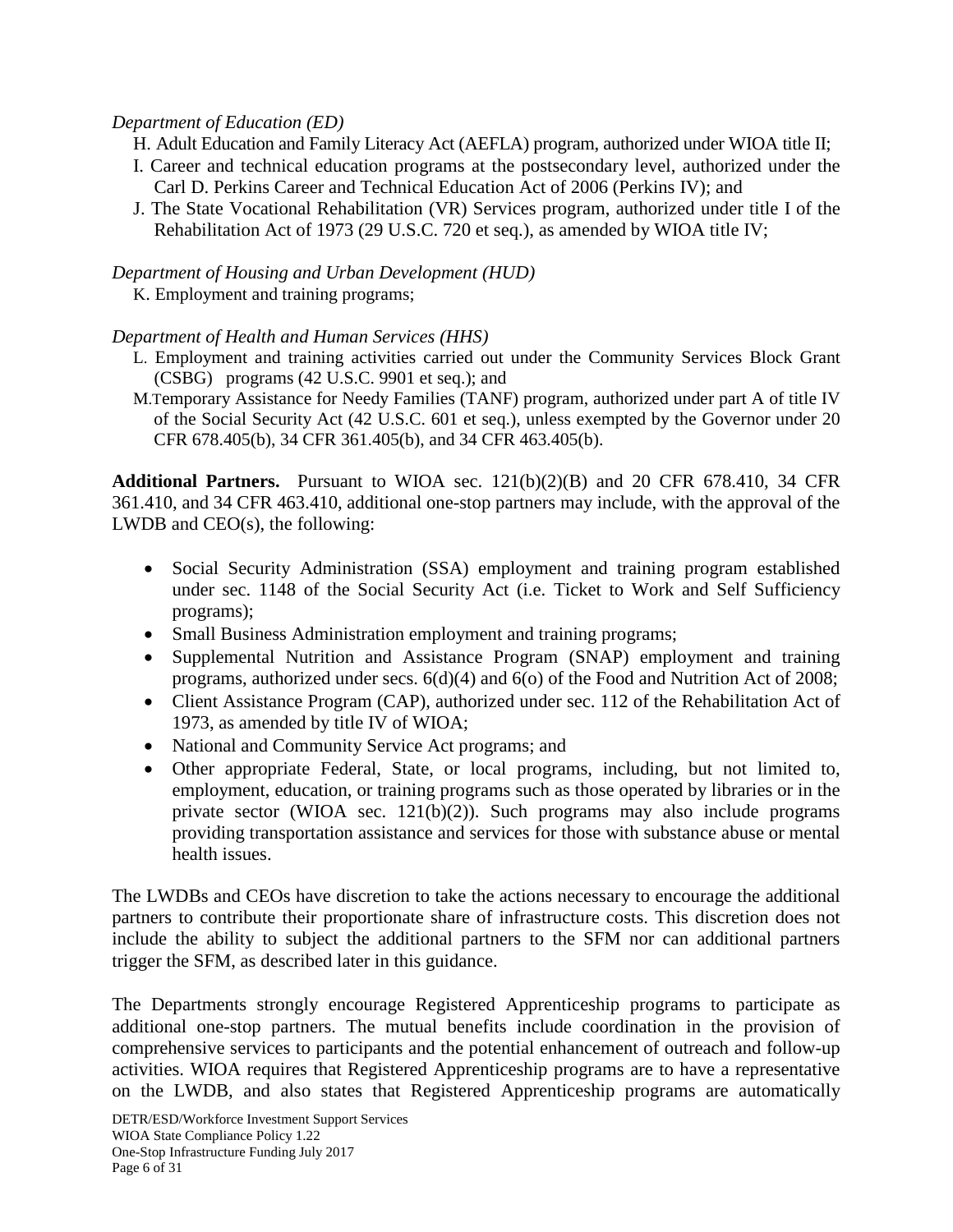eligible to provide training services. These connections would be significantly strengthened through such programs serving as one-stop partners and otherwise working with the one-stop delivery system.

**Special Rules.** As required one-stop partners, Native American programs (described in WIOA sec. 166) are strongly encouraged to contribute to infrastructure costs, but they are not required to make such contributions under WIOA. Any agreement regarding the contribution or noncontribution to infrastructure costs by Native American programs must be documented in the MOU (WIOA sec. 121(h)(2)(D)(iv); see also 81 FR 55911-55912 of the preamble to the Joint WIOA Final Rule). Further, these contributions must be based on the programs' proportionate use and relative benefits received, consistent with the Uniform Guidance. The lack of agreement on infrastructure costs with Native American programs does not trigger the SFM for the local area, and the Native American programs are not subject to the SFM in the event it is triggered.

The Governor may determine that TANF will not be a required partner in the State, or within some specific local areas in the State. In this instance, the Governor must notify the Secretary of Labor and Secretary of Health and Human Services in writing of this determination (WIOA sec. 121(b)(1)(C) and 20 CFR 678.405, 34 CFR 361.405, and 34 CFR 463.405). In States, or local areas within a State, where the Governor has determined that TANF is not required to be a partner, local TANF programs may still work in collaboration or partnership with the local onestop centers to deliver employment and training services to the TANF population, unless inconsistent with the Governor's direction. In these situations, TANF may be considered an additional partner for purposes of contributing to the costs of operating the one-stop system.

**Partner Programs with Multiple Grant Recipients.** Partner programs and additional partners that carry out a program in the local area are required to share infrastructure costs and certain additional costs (20 CFR 678.700(c), 34 CFR 361.700(c), and 34 CFR 463.700(c)). When two or more grant recipients or contractors of a required partner program carry out a program in a local area, these entities are considered one-stop partners and must reach out to the LWDB and carry out the roles and responsibilities of one-stop partners, including negotiating their share of infrastructure costs. For instance, there may be multiple YouthBuild and SCSEP grant recipients along with a few Job Corps contractors in a local area. In this situation, each grant or contract recipient carrying out the program in that local area must contribute towards infrastructure costs, and those contributions must be based on the proportionate use and relative benefits received by those partners from the one-stop centers.

**5. Funding Types and Sources.** The permissible types of funds used for infrastructure costs and the additional costs of operating a local one-stop delivery system (i.e., a partner's program or administrative funds) may differ depending upon the partner program's authorizing law and implementing regulations. The funds that may be used also differ based on whether the amount that must be contributed by a partner for infrastructure costs is determined under the LFM or the SFM. The funding types and sources permissible for the one-stop partners are outlined in Attachment II: Paying for the One-Stop Delivery System.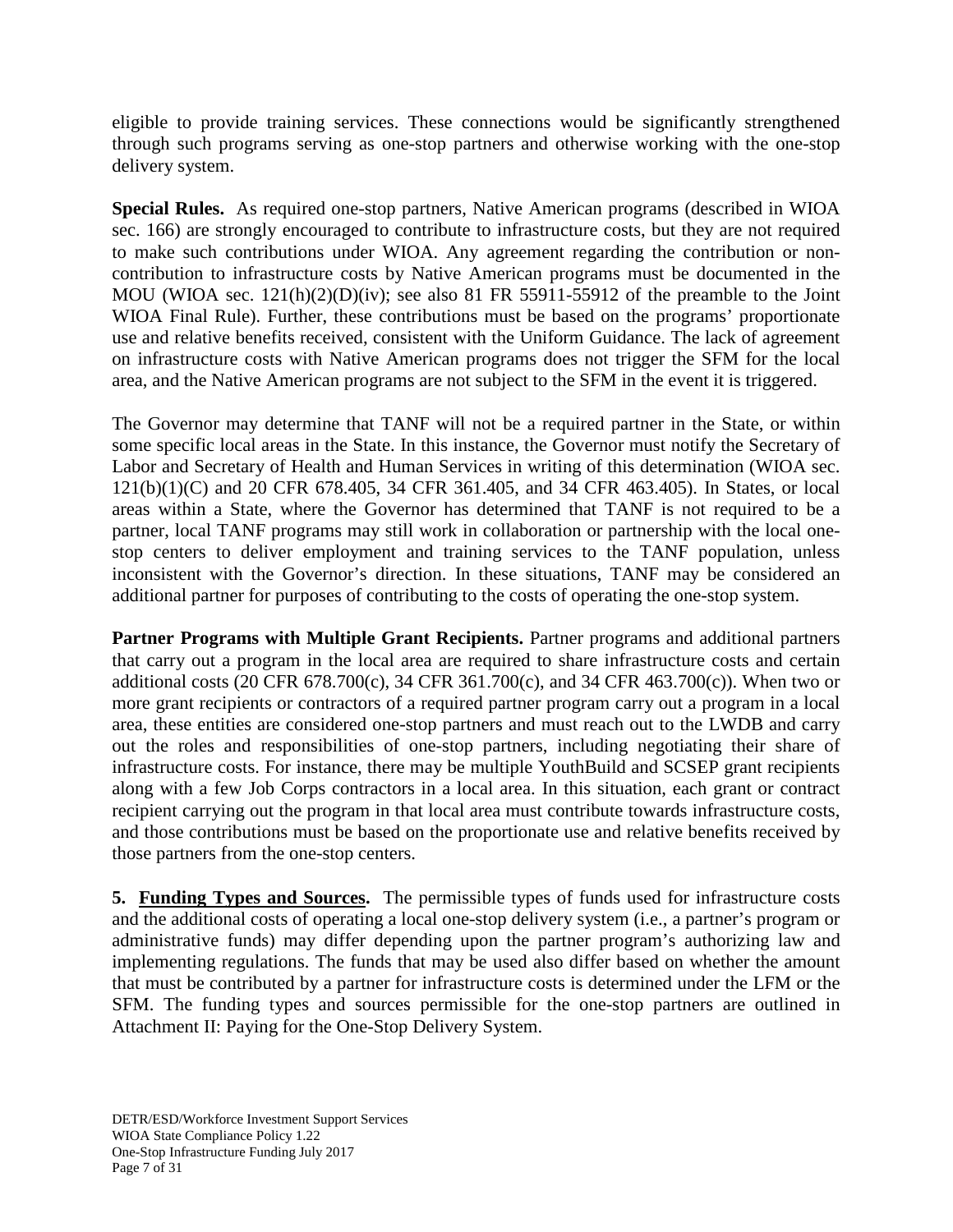**Types.** Funding for infrastructure costs and additional costs, such as shared costs and shared services, may be in the form of: (1) cash, non-cash, and third-party in-kind contributions; (2) funding from philanthropic organizations or other private entities; or (3) other alternative financing options, as described in WIOA sec.  $121(c)(2)(A)(ii)$  and 20 CFR 678.715, 34 CFR 361.715, and 34 CFR 463.715. Some partner programs may have statutory or regulatory prohibitions against using certain types of these contributions or on how the program may treat these contributions for fiscal accountability purposes under the respective program's requirements. For example, pursuant to 34 CFR 361.60(b)(2), a VR agency may not use thirdparty in-kind contributions for match purposes under the VR program. However, there is nothing in 34 CFR 361.60 that prohibits a VR agency from using third-party in-kind contributions to pay for its share of the one-stop operating costs, including infrastructure costs.

**Sources.** The source of funds that may be used to pay for infrastructure costs depends on the requirements regarding the use of funds under the law authorizing the partner program that is contributing the funding. The infrastructure funding may be from funds classified as administrative, program, or both, depending on the partner program's requirements. Below are the one-stop partners and the source of funds expected to be used. The partner programs required to make a contribution towards infrastructure costs and the applicable funding sources are illustrated in Attachment III: Infrastructure Costs: Funding Sources.

## **Local and State Funding Mechanisms – Types and Sources**

(20 CFR 678.720 and 678.740; 34 CFR 361.720 and 361.740; and 34 CFR 463.720 and 463.740)

- WIOA title I programs, including the Adult, Dislocated Worker, and Youth programs; Native American programs, YouthBuild, Job Corps programs, and MSFW programs – Program funds, administrative funds, or both may be used for LFM and SFM.
- SCSEP, TAA programs, REO programs Program funds, administrative funds, or both may be used to pay for infrastructure costs under the LFM and SFM.
- Wagner-Peyser Act ES, JVSG, and Unemployment Compensation programs These programs do not distinguish between program and administrative funds. Therefore, any of the funds allotted for these programs may be used to pay for infrastructure costs under the LFM and SFM.
- AEFLA Infrastructure costs under the LFM and SFM are to be paid from Federal funds made available for local administration (WIOA sec.  $233(a)(2)$  and 34 CFR 463.25 and 463.26(e)). Non-Federal resources that are cash, non-cash, or third-party in-kind contributions may also be used. The Federal funds available for activities other than local administration may not be used for such costs. For the SFM, other funds made available by the State may be used.
- VR program This program does not distinguish between program and administrative funds. Non-Federal resources that are cash, non-cash, or third-party in-kind contributions may also be used under the LFM and SFM. The VR regulations at 34 CFR  $361.5(c)(2)(viii)$  clarify that one-stop system infrastructure costs are allowable administrative costs under the VR program. Therefore, although the VR program imposes no limits on the amount of funds that may be spent on administrative costs, VR agencies must report funds spent for infrastructure costs as administrative costs.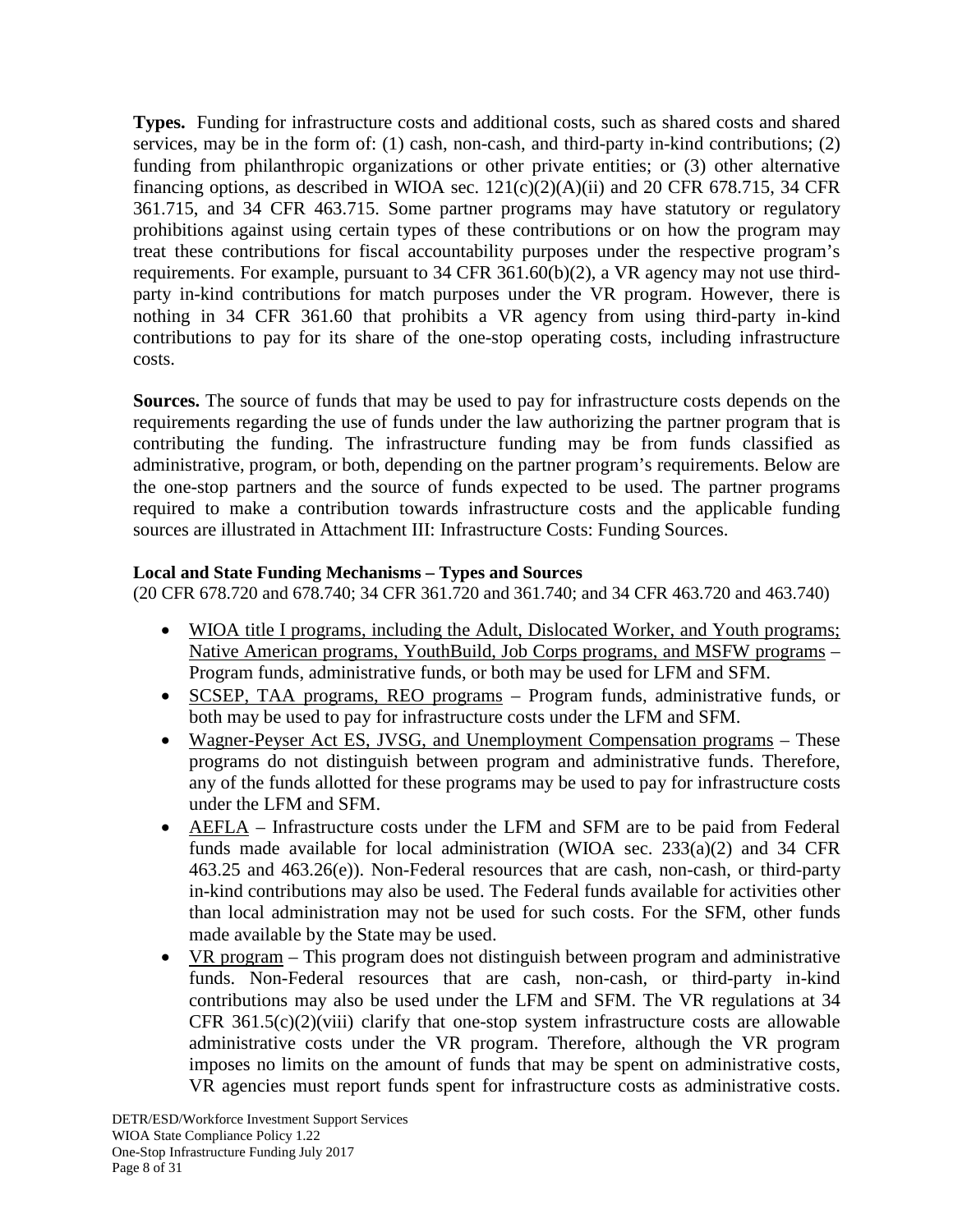Furthermore, as stated above, VR agencies may not count third-party in-kind contributions toward meeting their match requirement under the VR program when such contributions are used for one-stop operating costs.

- Perkins IV For the LFM, Federal funds made available for local administration may be used to pay infrastructure costs. Non-Federal resources that are cash, non-cash, or third-party in-kind contributions, and other funds made available by the State may also be used to pay infrastructure costs. Under the SFM, Federal funds made available for local administration of postsecondary level programs and activities to eligible recipients or consortia of eligible recipients may be used to pay infrastructure costs. Additionally, funds made available by the State or non-Federal resources that are cash, non-cash, or third-party in-kind contributions, and other funds made available by the State may be used to contribute to infrastructure costs.
- Other required partners including HUD employment and training programs, CSBG programs, and TANF – These partner programs may determine what funds they will use to pay for infrastructure costs under the LFM. The use of these funds must be in accordance with the requirements of WIOA and with the relevant partner's authorizing statutes and regulations, including, for example, prohibitions against supplanting non-Federal resources, statutory limitations on administrative costs, and all other applicable legal requirements. For the SFM, only administrative funds for these other required partner programs may be used to pay infrastructure costs.
- Additional Partners For the LFM, these partners must consult their program's requirements and/or statute or authorizing documents/regulations to determine the type and source of funds that may be used. The SFM does not apply to the additional partners.

The funds one-stop partners use to pay the additional costs of a one-stop delivery system must be consistent with WIOA and its implementing regulations governing that particular program (20 CFR 678.760, 34 CFR 361.760, and 34 CFR 463.760). The determination of contributions for additional costs is not subject to the SFM.

**6. Uniform Guidance – Federal Cost Principles.** Any cost paid for with Federal grant funds must comply with Subpart E, Federal Cost Principles of the Uniform Guidance at 2 CFR part 200. The Federal Cost Principles, applicable to one-stop partners that are Federally-funded, provide general guidance to be used in developing cost allocation methodologies and in determining if contributions towards infrastructure costs and additional costs are necessary, reasonable, and allocable to their program based upon relative benefits received. Additionally, all costs must be allowable under, and allocable to, that partner program in accordance with the program's authorizing statute and implementing regulations.

In addition, WIOA requires one-stop partners to contribute funding to establish and maintain the one-stop delivery system based on each partner's proportionate use of the system and the relative benefits received (WIOA sec. 121(h)(1)(B)(i) and 121(h)(2)(C); 20 CFR 678.420(b), 34 CFR 361.420(b), and 34 CFR 463.420(b)). One-stop partners must use a reasonable cost allocation methodology in determining appropriate partner contributions based on proportionate use and relative benefits received (20 CFR 678.420(b)(2)(i), 34 CFR 361.420(b)(2)(i), and 34 CFR  $463.420(b)(2)(i)$ ).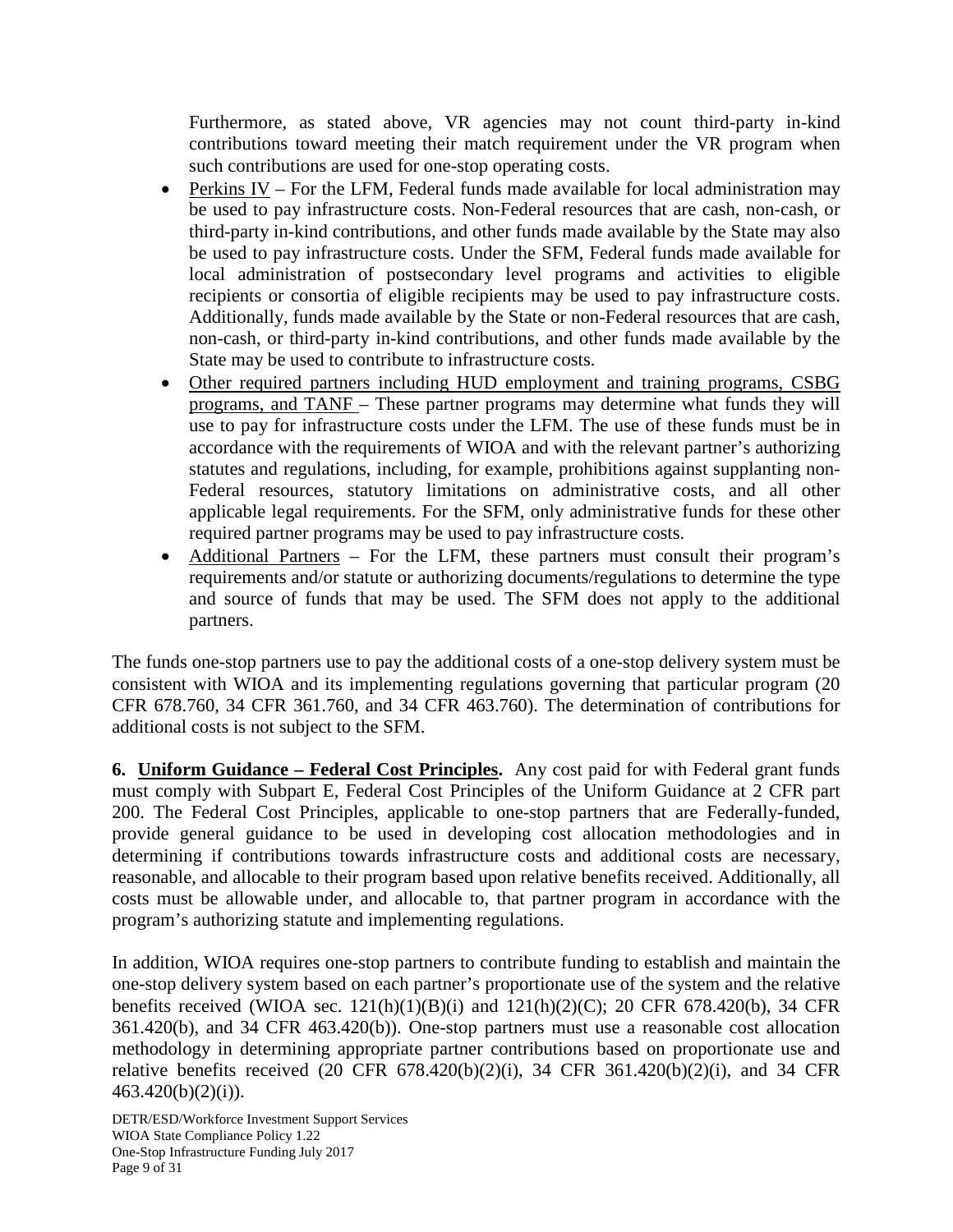**Proportionate Use.** For the purpose of this joint policy guidance, "proportionate use" refers to a partner program contributing its fair share of the costs proportionate to: (1) the use of the onestop center by customers that may include reportable individuals and participants in its program at that one-stop center; (2) the amount of square footage occupied by the partner program in the one-stop center; or (3) another allocation base consistent with the Uniform Guidance.

**Relative Benefit.** In determining the proportionate share, the "relative benefit" received from participating in the one-stop delivery system is another step in the cost allocation process. Determining relative benefit does not require partners to conduct an exact or absolute measurement of benefit, but instead to measure a partner's benefit using reasonable methods. The Uniform Guidance, at 2 CFR 200.4, requires that the process of assigning a cost or group of costs to one or more cost objectives must be in reasonable proportion to the benefit provided. The measurement of a one-stop partner's share of infrastructure costs must be based on reasonable methods that are agreed to by all partners or determined in accordance with the SFM. However, as discussed later in this guidance, partner contributions that are initially based on budgeted amounts must be reviewed and reconciled periodically during the program year against actual costs incurred. Additionally, adjustments must be made to ensure that partner contributions are proportionate to their use of the one-stop center and relative benefits received as required by 20 CFR 678.715(a)(4), 34 CFR 361.715(a)(4), and 34 CFR 463.715(a)(4).

**Allocation of Costs.** Cost allocation is based upon the premise that Federal programs are to bear an equitable proportion of shared costs based on the benefit received by each program. The allocation of costs must be consistent with the Uniform Guidance. The Uniform Guidance defines "allocation" at 2 CFR 200.4 and "allocable costs" at 2 CFR 200.405.

**7. Allocation Methodologies.** The specific methodologies used to allocate costs among the one-stop partners are not prescribed in WIOA, its implementing regulations, the Uniform Guidance, or in this joint policy guidance. Each local one-stop delivery system is unique and presents a different set of circumstances within which costs are allocated. Rather, when developing the local MOU, LWDBs and partner agencies may choose from any number of methods, provided they are consistent with WIOA, its implementing regulations, and the Uniform Guidance, including the Federal Cost Principles. In selecting methodologies used to allocate costs, LWDBs and one-stop partners may also consider whether it is necessary to allocate costs by each one-stop center separately. For instance, the budget for operating an affiliate one-stop center may be less than the operating budget for a comprehensive one-stop center because the affiliate one-stop center includes one or more, but not all, one-stop partner programs.

In this preliminary stage, the partners: (1) determine the infrastructure costs budget and the budget(s) for additional costs, which must include career services and may include shared services and shared operating costs for a particular comprehensive one-stop center; (2) determine which methodologies are reasonable and acceptable; and (3) from the acceptable methodologies, select the methodology (or methodologies) that will be applied to the different cost categories. In other words, the partners are selecting the appropriate distribution base(s) under which they allocate infrastructure and additional costs. Partner programs may agree to select different cost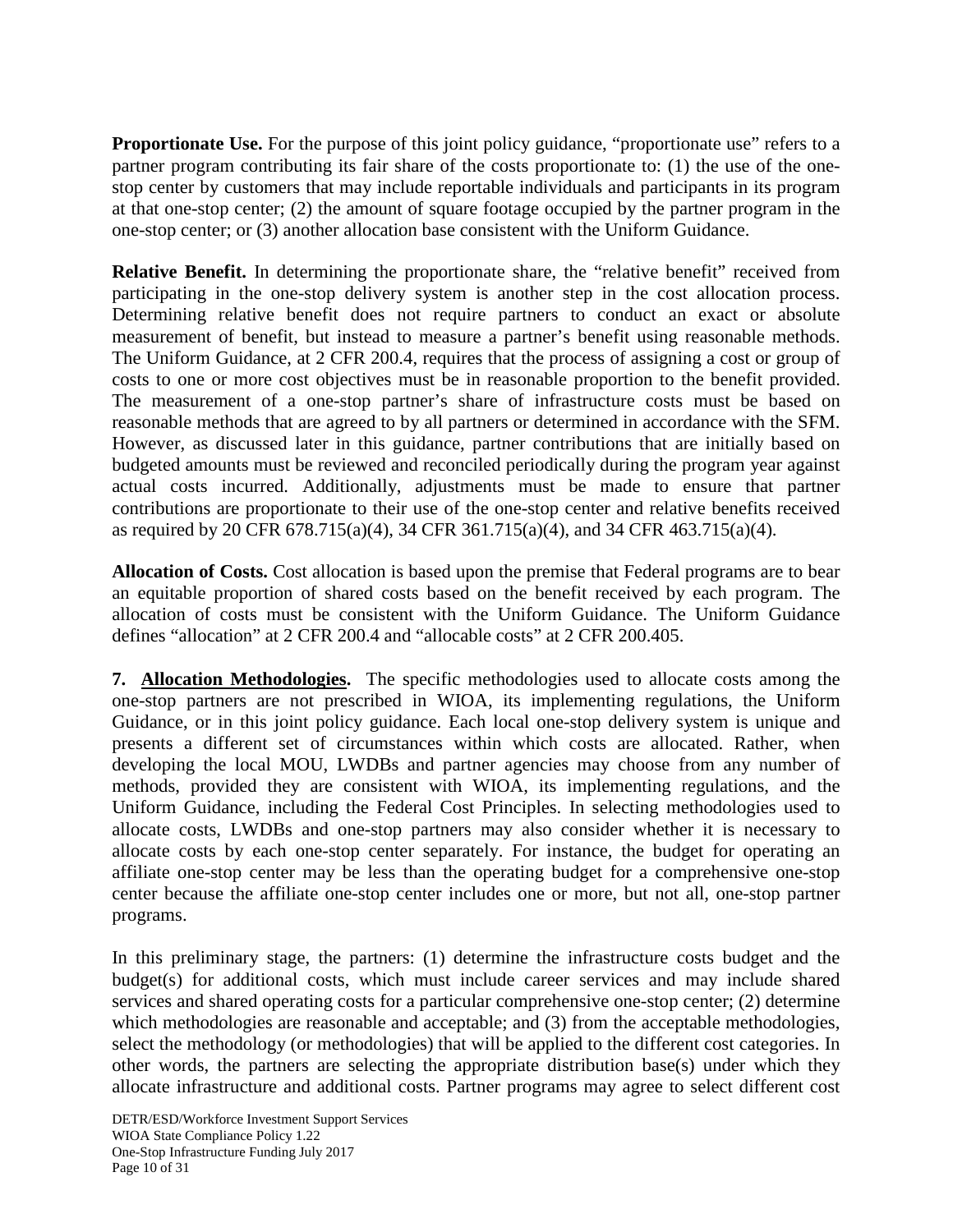allocation methodologies and allocation or distribution bases for cost objectives within infrastructure costs and additional costs, such as applicable career services, shared operating costs, and shared services categories. Partners should focus on identifying methodologies that most effectively allocate costs based upon proportionate use and relative benefits received by the partners.

The negotiations of cost sharing and allocation among partners must be conducted in good faith and in an open and transparent environment, where full disclosure of costs and funding is essential to this process. Because of the need to provide maximum flexibility to accommodate various organization structures, costs, and budgets in local areas, there is no single method prescribed for allocating costs.

In selecting a method to allocate infrastructure and additional costs, consider the additional effort and expense required to achieve a greater degree of accuracy. General criteria that should be used in selecting an allocation base include the following:

- **Allocation Bases.** When costs cannot be directly assigned to a final cost objective, the costs are placed in a pool that will be allocated at a later time to the benefiting partner programs. A cost pool contains a group of common costs to be allocated by using an indirect or approximate measure of benefit. The approximate measure of benefit is the allocation base. An allocation base is the method of documentation used to measure the extent of benefits received when allocating joint costs among multiple cost objectives. Many different types of bases can be used in allocating costs. The most appropriate base will vary depending on the circumstances. One-stop partner programs may agree to use several different bases for allocating different types of costs in the one-stop center. A local area may allocate costs differently among one-stop centers in that local area. Acceptable methods for distributing pooled costs may vary by type of organization, functional units, or levels within an organization, types of cost to be allocated, and cost category. The basis used to allocate a particular type of cost must be used consistently over time (2 CFR 200.403(d)).
- **Inputs.** The Departments consider inputs the most commonly used allocation bases to be the resources used in a process, activity, or service. Using inputs, the cost is allocated at the same time it is incurred and the usage must be documented. Examples of input bases include: (1) staff time allocated on the basis of time sheets and time distribution records; (2) facilities allocated on the basis of square footage; (3) accounting services allocated on the basis of transactions; and (4) equipment or supplies allocated based on usage.
- **Outputs.** The Departments consider outputs to be the results of an activity or service. Examples of output allocation bases include: (1) participants and reportable individuals under a specific program; (2) number of customers who are obtaining employment after self-directed job search; and (3) number of customers receiving a specific career service. One of the issues associated with output-based allocations is that they will vary over time, usually based on client flow. For this reason, output-based allocations may result in large changes in the resources needed to fund the pooled costs when the budgets are adjusted to actual costs and, therefore, should be used with caution.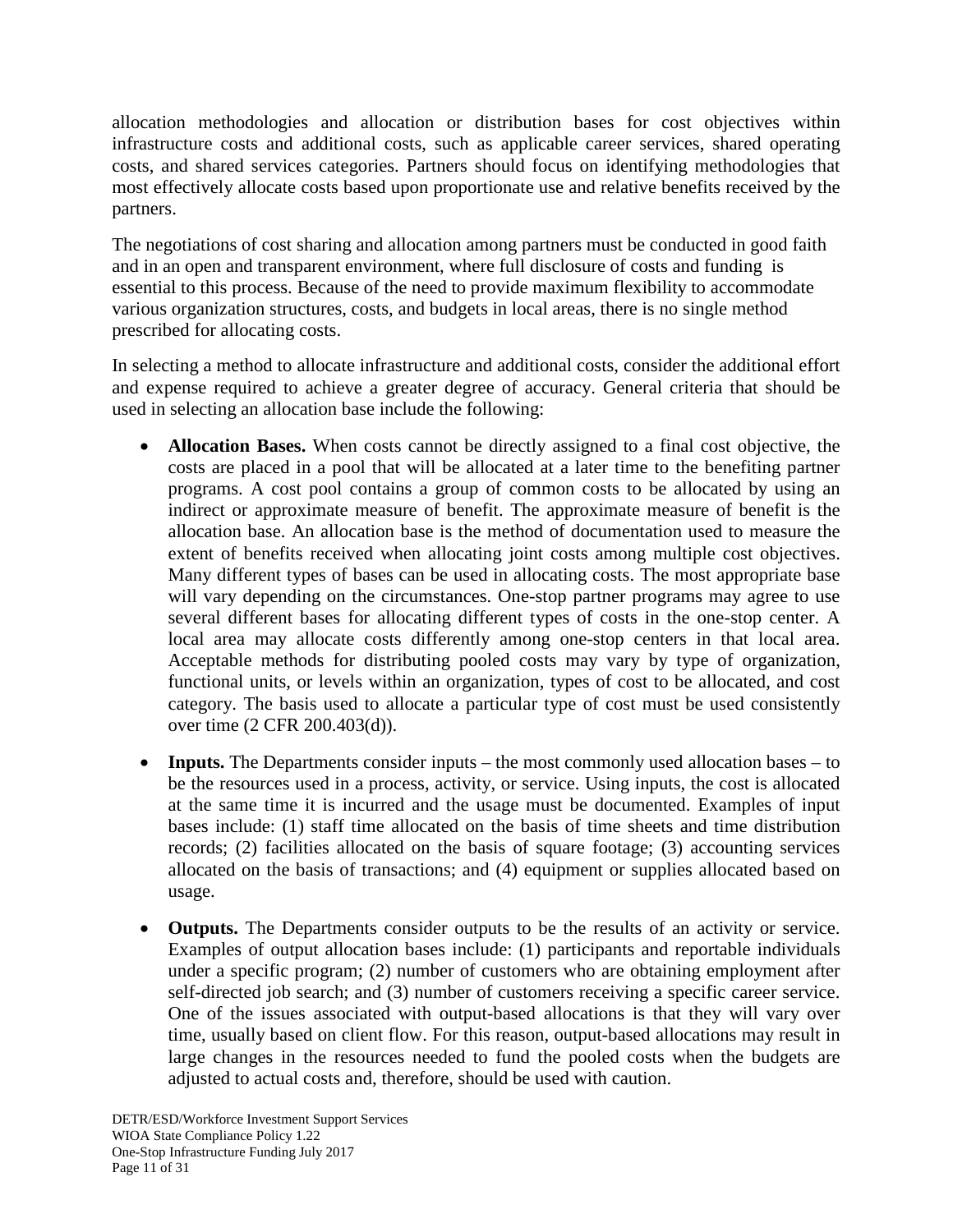An allocation base is acceptable if it represents a fair measure of cost benefit and if it results in an equitable and reasonable distribution of the costs of services rendered or goods provided. Each base should be considered on its own merits as to the purpose for using it and the degree of equity and reasonableness it will achieve in allocating infrastructure or additional costs. The Departments consider the following to be standards for acceptable bases:

**Minimal Distortion.** The base should allocate costs in a fair and equitable manner without distorting the results. This requires that the base be as causally related as possible to the types of costs being allocated, so that benefit can be measured as accurately as possible. For example, building costs may be allocated based on square footage used by a partner program.

- **General Acceptability.** Consistent with 2 CFR 200.403(e), the base should be generally accepted and in conformance with Generally Accepted Accounting Principles (GAAP). For example, the base should be consistently applied over time. The base should also be drawn from the same period during which the costs have been incurred and allocated.
- **Represents Actual Cost or Effort Expended.** The base should be a measure of actual cost or actual effort expended. It should be based on historical data and not solely on a plan, projection, budget, job description, or other estimates of planned activity. This means that partner contributions determined from allocation methodologies based originally on a budget must be reconciled periodically to actual costs to ensure the contribution is reflective of relative benefits received by the partner over time.
- **Timely Management Control.** The base should be within management's ability to control on a timely basis. The base should produce reliable and fairly predictable results. If the base is erratic and unpredictable, beyond management's ability to control, or not timely, it is likely to produce unacceptable results. For example, if time studies are used, but do not accurately reflect seasonal or workload fluctuations, such a base may not be suitable in allocating costs.
- **Consistency with Variations in Funding.** The base must be able to accommodate and withstand changes in funding during the year and from year to year. If the base includes factors that are affected by variations in funding, it could produce distorted results.
- **Materiality of Costs Involved.** The time and expense spent in developing and implementing the base should not be greater than justified by the materiality of the costs to be allocated. In other words, the grantee should not spend more on obtaining the information needed to allocate pooled costs than the dollars in the pool warrant. The base should be sufficiently detailed to provide the most equitable and accurate allocation possible. At the same time, the base should be simple enough to be efficient while still attaining a fair distribution of costs.
- **Practicality and Cost of Using the Base.** The base should be as efficient as possible in terms of the cost or effort in developing it. Thus, wherever possible, a database that already exists in the financial or participant record keeping and reporting systems should be used rather than creating a separate database to be used only for allocating costs.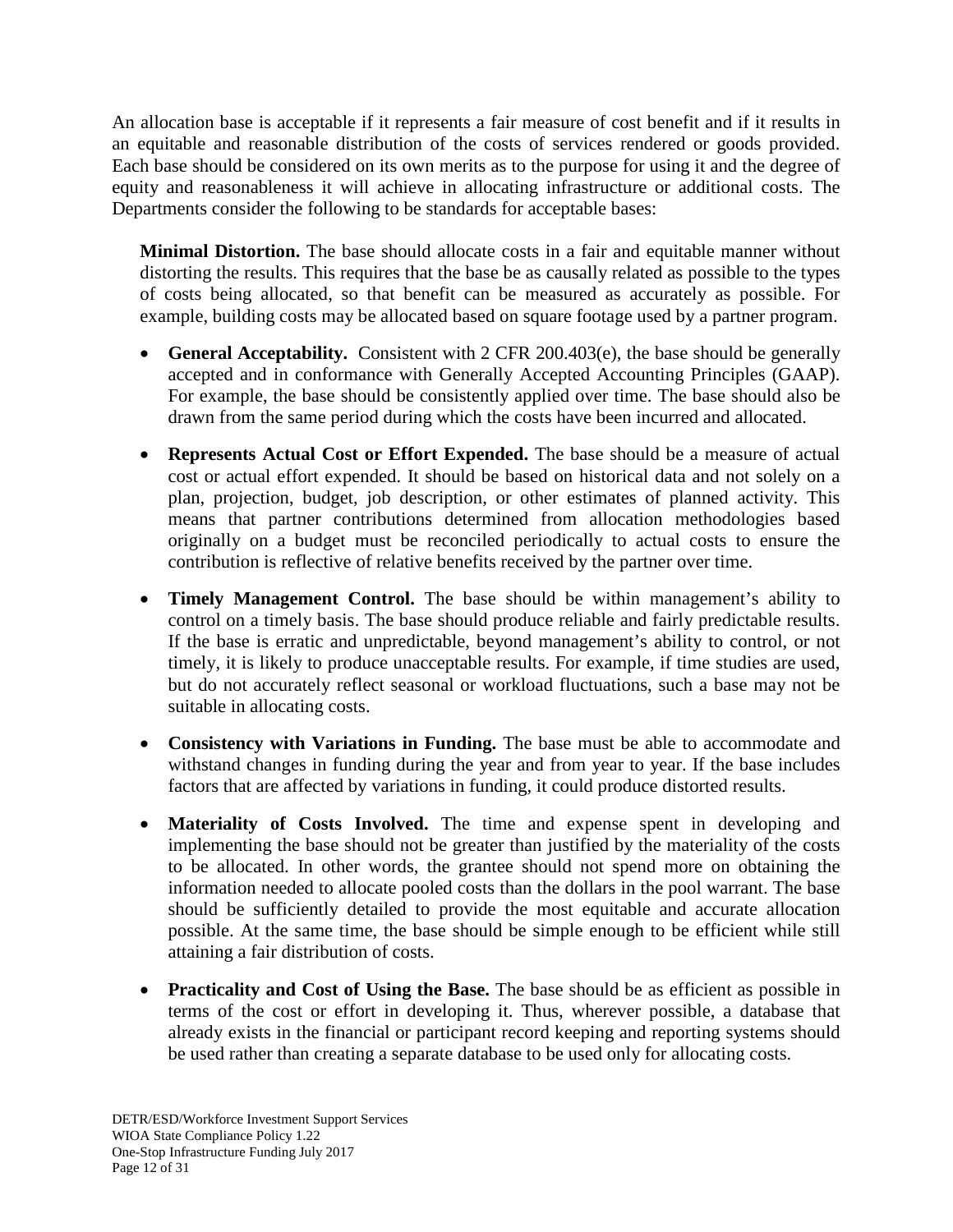Additional examples of common cost pools and allocation bases are described in Attachment I: Examples of Cost Pools and Possible Allocation Bases.

**8. Valuation.** Contributions for infrastructure and additional costs may be made from cash, non-cash, or third-party in-kind contributions. Non-cash and third-party in-kind contributions must be fairly evaluated in accordance with the Uniform Guidance at 2 CFR 200.306, and must be in the agreed upon one-stop operating budget that must contain an infrastructure cost budget and an additional costs budget. All partner contributions, regardless of the source, must be reconciled and adjusted accordingly on a regular basis (i.e., monthly or quarterly) to ensure each partner program is contributing no more than its proportionate share based upon relative benefits received in accordance with the Uniform Guidance at 2 CFR part 200. To ensure that non-cash and third-party in-kind contributions are fairly evaluated, one-stop partners should agree on which sources or companies they use to assess or appraise the fair market value or fair rental value of non-cash and third-party in-kind contributions.

**Cash contributions.** Cash contributions are cash funds provided to the LWDB or its designee by one-stop partners, either directly or by an interagency transfer, or by a third party.

**Non-cash contributions.** Non-cash contributions are expenditures incurred by one-stop partners on behalf of the one-stop center and goods or services contributed by a partner program and used by the one-stop center. The value of non-cash contributions must be consistent with 2 CFR 200.306 and reconciled on a regular basis (i.e., monthly or quarterly) to ensure they are fairly evaluated and meet the partners' proportionate share.

**Example 1:** For Program Year (PY) 2017, a partner's proportionate use of the one-stop center results in a contribution of \$15,000. The partner does not have sufficient cash resources to fully fund its share and wishes to donate to the one-stop center (not for its own individual use) gently used surplus office furniture. The furniture is needed in the one-stop center. The office furniture was purchased in 2015 for \$18,500 using unrestricted or non-Federal funds. The office furniture has a current fair market value of \$10,000 and a depreciated value of \$11,100. In accordance with the requirements specified in the Uniform Guidance at 2 CFR 200.306(d), the value of the contribution must be the lesser of the current fair market value or the value of the remaining life of the property as recorded in the partner's accounting records at the time of donation, unless approval has been granted in accordance with 2 CFR  $200.306(d)(2)$ . The partner would be able to count the \$10,000 value as part of its \$15,000 contribution and would be required to use additional resources for the remaining \$5,000 balance of its share. This one-time contribution is recognized by the partner during the year in which the contribution is made.

**Example 2:** In the same example as above, the partner does not donate the gently used office furniture, but loans it for general use by partners at the one-stop center. The office furniture is on a 5-year depreciation schedule. The annual depreciation is \$3,700 and the annual fair rental value is \$3,500. In accordance with 2 CFR 200.306(i)(4), the partner may count \$3,500 as part of its contribution for that year. As with any depreciable asset, an assessment of its fair rental value must be done each year in which the equipment is loaned to the one-stop center. The one-stop partners must determine annually whether the one-stop center still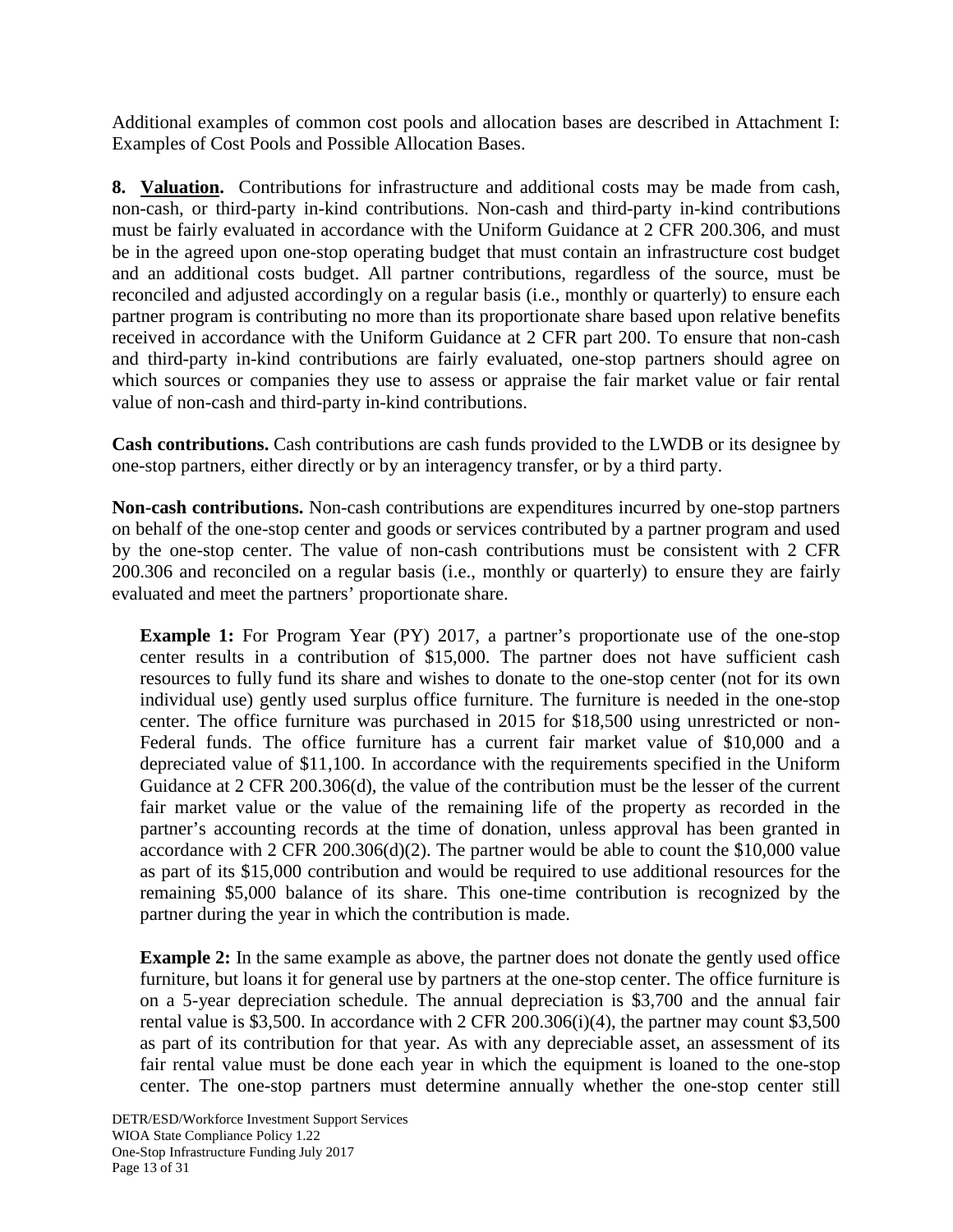requires the use of the office furniture and that this cost is built into the infrastructure funding agreement (IFA).

**Third-party in-kind contributions.** Third-party in-kind contributions are contributions of space, equipment, technology, non-personnel services, or other like items by a non-partner (i.e., a third-party) to support the infrastructure costs associated with one-stop operations. The value of third-party in-kind contributions must also be consistent with the Uniform Guidance at 2 CFR 200.306 and reconciled on a regular basis (i.e., monthly or quarterly) to ensure they are fairly evaluated and, if contributed on behalf of a particular program partner, meet the partner's proportionate share.

There are two types of third-party in-kind contributions: (a) general contributions to one-stop operations (i.e., those not connected to any individual one-stop partner); and (b) those made specifically to a one-stop partner program (20 CFR 678.715, 34 CFR 361.715, 34 CFR 463.715, and 2 CFR 200.306).

**Example 1:** For PY 2017, a local county government that is not a one-stop partner has a vacant building and would like to donate the space for use as a one-stop center. This in-kind contribution would not be associated with one specific partner, but rather would go to support the one-stop center generally and would be factored into the underlying budget and cost pools used to determine proportionate share of the partners, meaning that each partner's proportionate share may be lower. The valuation of donated space by a third party must adhere to the Uniform Guidance at 2 CFR 200.306(i)(3). The annual fair rental value of comparable space in the same locality, as established by an independent appraisal is \$77,000. As with all non-cash and third-party in-kind contributions, the value at which the space has been appraised is the amount accounted for in the infrastructure budget. The partners may use this donation of space as an offset towards the entire budget for infrastructure, thus reducing the partners' individual contributions. The valuation of the donated space must be assessed again each subsequent year.

The second type of in-kind contribution is a third-party contribution to a specific partner to support that partner's proportionate share of one-stop infrastructure costs. If the contribution was in the one-stop center's budget for infrastructure costs, the partner could then use the value of the third-party in-kind contribution to count towards its proportionate share.

**Example 2:** An employer provides assistive technology equipment to a VR program located in a one-stop center. The acquisition cost at the time of purchase by the employer was \$6,800, and at the time of the donation, the fair market value was assessed as \$4,500. If the assistive technology equipment was in the one-stop center's budget for infrastructure costs, the partner could use the fair market value of the donation towards its contribution. The Uniform Guidance at 2 CFR 200.306(g) requires that the equipment be valued at no more than the fair market value (\$4,500) at the time of donation.

**Example 3:** A local literacy foundation wants to donate gently used computer equipment to the local one-stop center to support the infrastructure cost contribution of the designated AEFLA partner program in the local community. Computer equipment is part of the one-stop operating budget. The fair market value of the computer equipment is valued at \$9,200 at the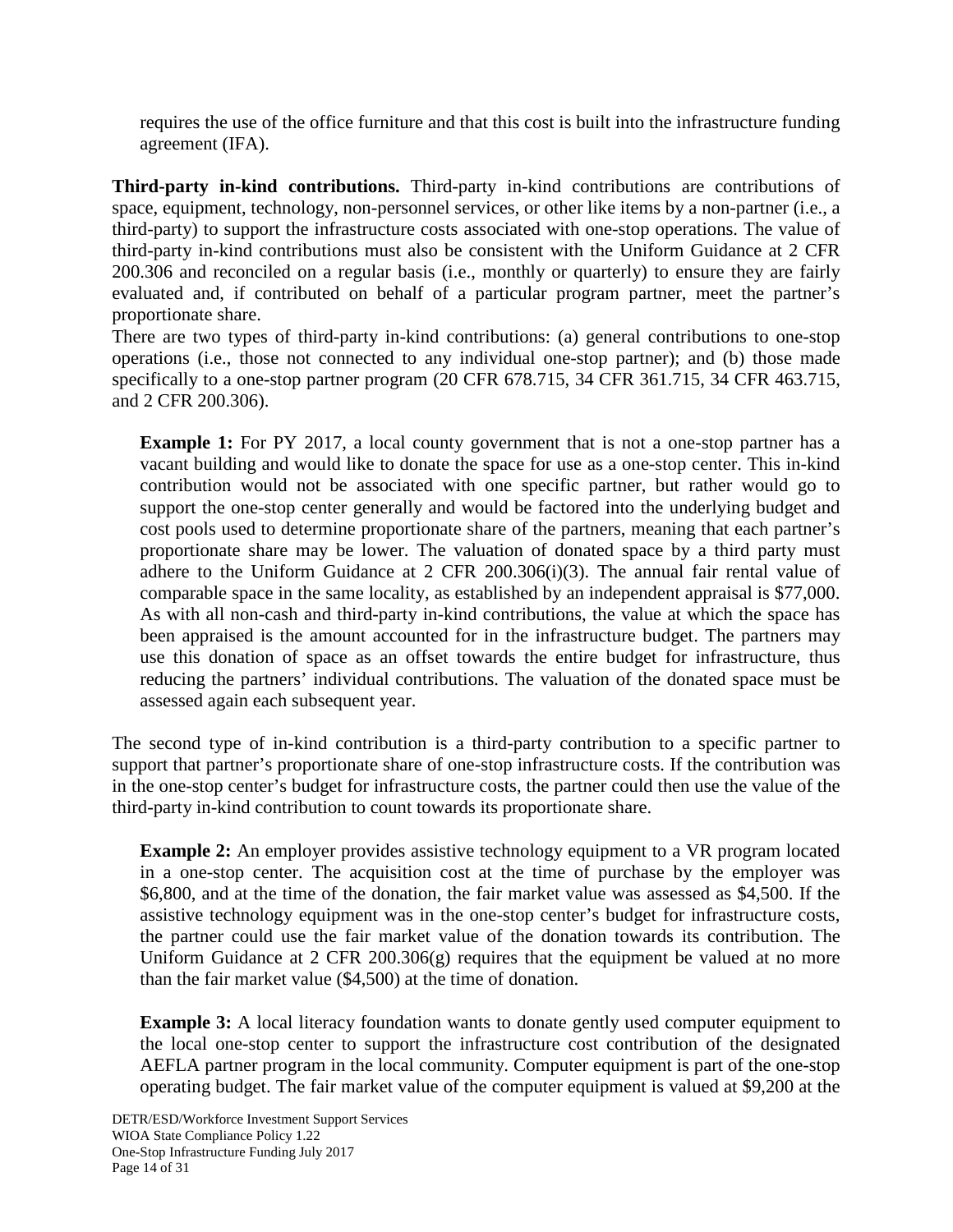time of donation. The AEFLA partner program's proportionate use of the one-stop center is determined to be \$12,500. The AEFLA partner program may use the fair market value of this equipment towards its infrastructure cost contribution for that program year. Furthermore, the AEFLA partner program is required to contribute an additional \$3,300 in resources to pay its remaining share.

**Infrastructure Funding Agreements (IFA).** The IFA contains the infrastructure costs budget, which is an integral component of the overall one-stop operating budget. The other component of the one-stop operating budget consists of additional costs, which include applicable career services, and may include shared operating costs and shared services. While each of these components covers different cost categories, an operating budget would be incomplete if any of these cost categories were omitted, as all components are necessary to maintain a fully functioning and successful local one-stop delivery system. It is strongly recommended that the LWDBs, one-stop partners, and CEOs negotiate the IFA, along with additional costs, when developing the operating budget for the local one-stop delivery system. The overall one-stop operating budget must be included in the MOU. IFAs are a mandatory component of the local MOU, described in WIOA sec. 121(c) and 20 CFR 678.500 and 678.755, 34 CFR 361.500 and 361.755, and 34 CFR 463.500 and 463.755. Similar to MOUs, the LWDB may negotiate an umbrella IFA or individual IFAs for one or more of its one-stop centers. A local area's PY 2017 final IFA must be in place no later than January 1, 2018, or by an earlier date specified by the Governor, rather than a part of the MOU that must take place on July 1, 2017. This extension is provided to allow local areas additional time to negotiate and reach consensus on one-stop partner infrastructure funding contributions in PY 2017. During the extension period, local areas may use the funding agreement they used for PY 2016, with any such modifications as the partners may agree to, to fund infrastructure costs in the local area. All final IFAs must satisfy the requirements of sec. 121(h) of WIOA for funding the one-stop delivery system in PY 2017. For PY 2017 and subsequent program years, the IFA must be completed and signed by all required partners and additional partners that are participating by the date specified by the Governor.

Consistent with 20 CFR 678.755, 34 CFR 361.755, and 34 CFR 463.755, IFAs must include the following elements:

- a) The period of time in which the IFA is effective (which may be a different time period than the duration of the MOU);
- b) Identification of the infrastructure costs budget, which is a component of the one-stop operating budget;
- c) Identification of all one-stop partners,  $CEO(s)$ , and the LWDB participating in the IFA;
- d) A description of the periodic modification and review process to ensure equitable benefit among one-stop partners;
- e) Information on the steps the LWDB, CEO(s), and one-stop partners used to reach consensus or the assurance that the local area followed the SFM process; and
- f) A description of the process to be used among partners to resolve issues related to infrastructure funding during the MOU duration period when consensus cannot be reached.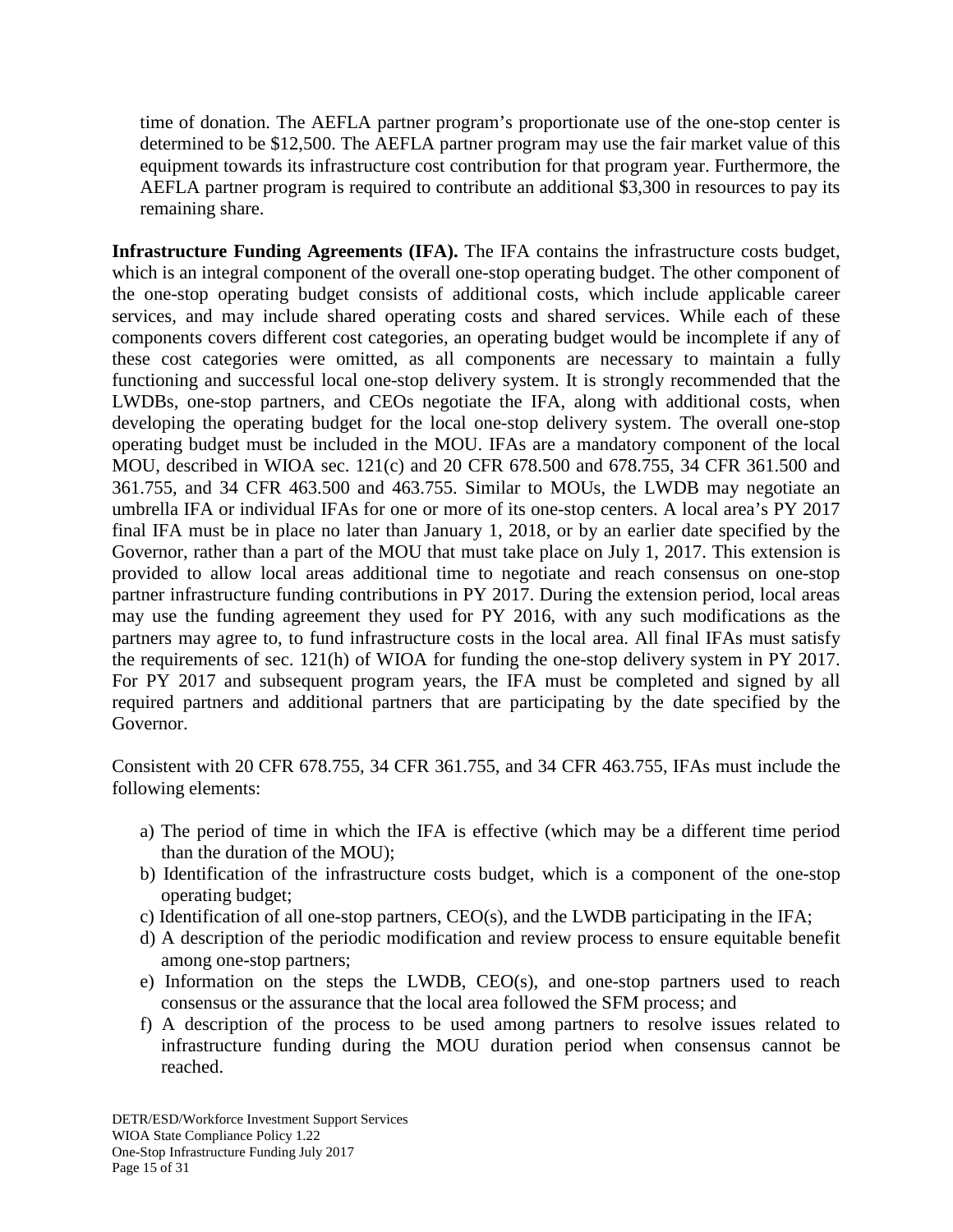It is essential that the IFA include the signatures of individuals with authority to bind the signatories to the IFA, including all one-stop partners, CEO(s), and LWDB participating in the IFA.

Items (d) through (f) above are extremely important for two reasons. First, they are designed to ensure that partners negotiate on a level playing field regarding the infrastructure funding of their one-stop centers. Second, they are designed to ensure that partners have established a process to attempt to resolve differences prior to triggering the SFM, as further described below.

The following are the general steps in the allocation of infrastructure costs process:

- 1. Identify one-stop operating costs, including infrastructure costs and additional costs.
- 2. Develop the one-stop operating budget that includes an infrastructure costs budget and additional costs budget.
- 3. Develop the cost allocation methodology, including the identification of cost pools and allocation bases.
- 4. Determine estimated partner contributions.
- 5. Prepare and agree to the IFA(s).
- 6. Allocate actual costs by each partner's proportionate use and relative benefit received.
- 7. Conduct a periodic reconciliation (i.e., monthly or quarterly).
- 8. Modify infrastructure costs budget and/or cost allocation methodology, as appropriate.
- 9. Evaluate the existing process and prepare for the following program year.

Please note the IFAs do not need prior approval from a Federal cognizant agency or a passthrough agency that would have otherwise reviewed and approved proposals for the allocation of indirect costs. However, the infrastructure funding mechanisms are subject to review by Federal administering agencies and one-stop partners to ensure compliance with applicable requirements.

**9. Infrastructure Funding Mechanisms.** Infrastructure costs are funded either through the LFM or SFM. The LFM affords LWDBs and local one-stop partner programs flexibility to design and fund a one-stop delivery system through consensus, to meet the needs of their local or regional area by leveraging the funds and resources available to partners, and the LWDB to optimally provide program services (20 CFR 678.715 through 678.725, 34 CFR 361.715 through 361.725, and 34 CFR 463.715 through 463.725). If the LWDB fails to reach consensus with all of the required partners with regard to the amount each partner will contribute to the one-stop delivery system's infrastructure costs pursuant to WIOA sec.  $121(h)(1)(A)(i)(I)$ , the SFM is triggered pursuant to WIOA sec. 121(h)(1)(A)(ii) and 20 CFR 678.725 and 678.730, 34 CFR 361.725 and 361.730, and 34 CFR 463.725 and 463.730.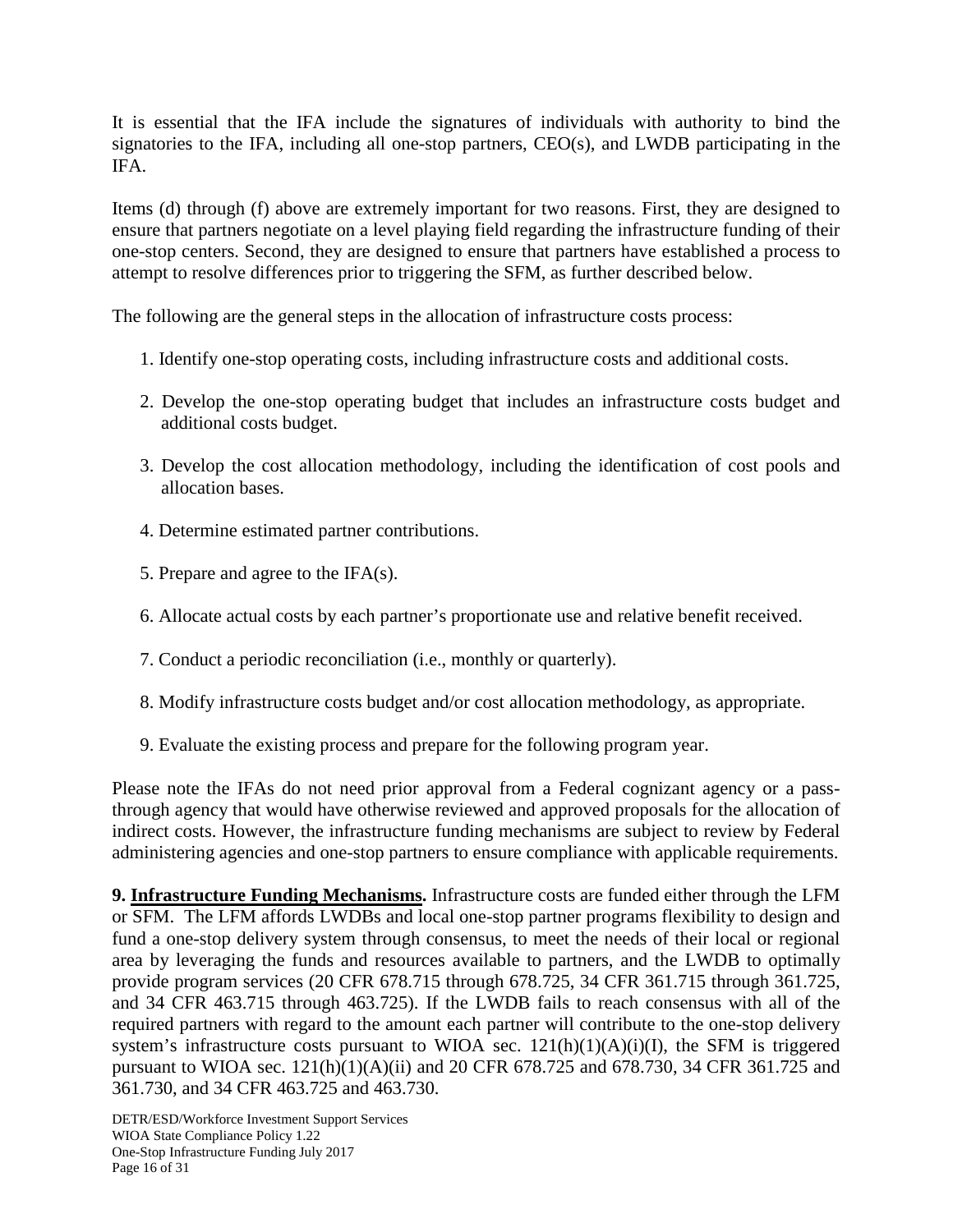## **NOTE:** *The initial deadline to notify the Governor should the LWDB local one-stop partners & CEOs fail to reach a consensus on methods of funding infrastructure costs is November 1, 2017 and each subsequent negotiated year on April 1.*

Under the SFM, the Governor is required to calculate the statewide funding caps and the amount available for local areas that have not reached consensus, and to determine the partners' contributions for infrastructure costs using the process outlined below, as well as in 20 CFR 678.730 through 678.738, 34 CFR 361.730 through 361.738, and 34 CFR 463.730 through 463.738. The Governor calculates the statewide caps by considering total funding for a partner program against the statutory caps specified in WIOA for infrastructure costs. Please note that WIOA and its implementing regulations identify caps for specific partner programs. The SFM is only applicable to required one-stop partners, and cannot be triggered by additional one-stop partners not reaching consensus.

The intent of the LFM is to encourage local areas to make a good-faith effort to reach consensus in developing a local IFA. The SFM is intended as a failsafe if local partners cannot come to consensus regarding infrastructure cost funding. However, the application of capped levels of funding under the SFM may restrict the amount one-stop partners have available for infrastructure cost funding in a given local area.

**Local Funding Mechanism.** In the LFM, the LWDB, CEO(s), and one-stop partners negotiate and agree to the amounts that each partner will contribute for one-stop infrastructure funding, as well as the methods of calculating these amounts in order to include the infrastructure funding terms in the MOU as an IFA, and to sign the IFA and MOU in accordance with WIOA secs.  $121(c)(2)(A)(ii)$  and  $121(h)(1)(A)(i)$ .

- A one-stop partner program's proportionate share of funding must be calculated in accordance with WIOA, its implementing regulations, and the Uniform Guidance. It must be based upon a reasonable cost allocation methodology, whereby infrastructure costs are charged to each partner based on the partner's proportionate use of the one-stop center and the relative benefits received, and must be allowable, reasonable, necessary, and allocable. Partners' contributions must be periodically reviewed (i.e., monthly or quarterly) and reconciled against actual costs incurred, and adjusted to ensure that actual costs charged to any one-stop partner are based on proportionate use and relative benefit received by the one-stop partner and its respective program or activities.
- WIOA does not include any caps on the amount or percentage of overall funding a onestop partner may contribute to fund infrastructure costs under the LFM, except that each partner program's contributions must be consistent with the program's authorizing statute and regulations, as well as with the Uniform Guidance. Detailed guidance about which categories of funds programs can use is found above in section 5. The VR program does not distinguish between program or administrative funds. However, VR agencies must report contributions for infrastructure costs as administrative costs. Contributions from the AEFLA and Perkins IV programs must be from local administrative funds. Contributions made using administrative funds may not exceed the amount available for administrative costs under the authorizing statute or regulations of the partner program.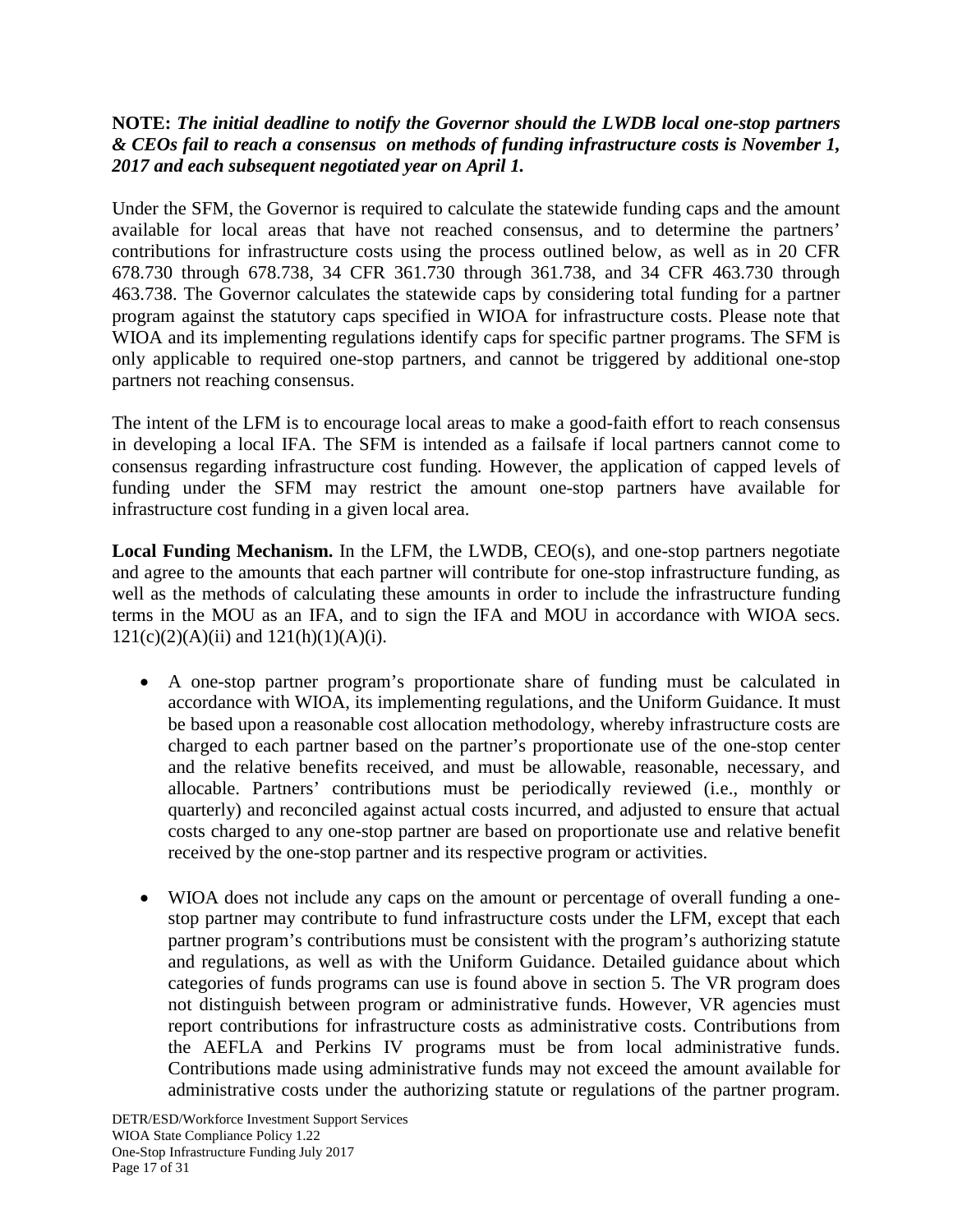In addition, no partner may contribute more than its proportionate share based on relative benefit and use by the program, consistent with the Uniform Guidance set forth in 2 CFR part 200 (see 20 CFR 678.720, 34 CFR 361.720, and 34 CFR 463.720).

**State Funding Mechanism.** Although the local one-stop operating budget contains different cost components, failure by only one of the required partners to reach consensus in a local area with respect to the infrastructure costs in the IFA will trigger implementation of the SFM. A failure by required partners to reach consensus on additional costs does not trigger the SFM. If the LWDB and required one-stop partners fail to reach consensus on funding infrastructure costs under the LFM, as outlined above, this will trigger the SFM. Even if all required partners *except one* agree on the terms of the IFA, consensus is not reached, and the SFM is triggered.

The SFM does not apply to additional partners and cannot be triggered by an additional partner's disagreement on the terms of the IFA or their refusal to sign the IFA. While additional partners are not subject to the SFM, they still are required to contribute to one-stop infrastructure cost funding in accordance with the program's proportionate use of the one-stop center and relative benefit received, consistent with the requirements for one-stop partner contributions in WIOA, the Joint WIOA Final Rule, and the Uniform Guidance at 2 CFR part 200.

The SFM has eight discrete steps that must be followed by the Governor and LWDB in accordance with the statute and 20 CFR 678.730 through 678.750, 34 CFR 361.730 through 361.750, and 34 CFR 463.730 through 463.750. These steps are addressed in detail below.

**Step 1: Notice of failure to reach consensus given to the Governor.** If the LWDB, local one-stop partners, and CEO(s) cannot reach consensus on methods of sufficiently funding a one-stop center's infrastructure costs and the amounts to be contributed by each local partner program, the LWDB is required to notify the Governor. Notification must be given to the Governor by the specific date established in the Governor's guidance on infrastructure funding. Because the SFM requires the Governor to make complex calculations and determinations and seek the counsel of multiple parties in doing so, it is strongly advised that this date be set at least a few months in advance of the beginning of the next Program Year (i.e., April or May for PY 2018 and those thereafter) in order to allow sufficient time for these calculations and determinations to be completed well before the start of the program year for which infrastructure costs are being negotiated (see section 13 of this guidance for a discussion of the implementation timeline for PY 2017).

**Step 2: Local negotiation materials provided to the Governor.** In order to assist the Governor in making these calculations and determinations, the LWDB must provide the appropriate and relevant materials and documents used in the negotiations under the LFM, preferably when notifying the Governor of the failure to reach consensus. At a minimum, the LWDB must give the Governor: (1) the local WIOA plan; (2) the cost allocation methodology or methodologies proposed by the partners to be used in determining the proportionate share; (3) the proposed amounts or budget to fund infrastructure costs and the amount of partner funds included; (4) the type of funds (cash, non-cash, and third-party inkind contributions) available; (5) any proposed or agreed upon one-stop center or system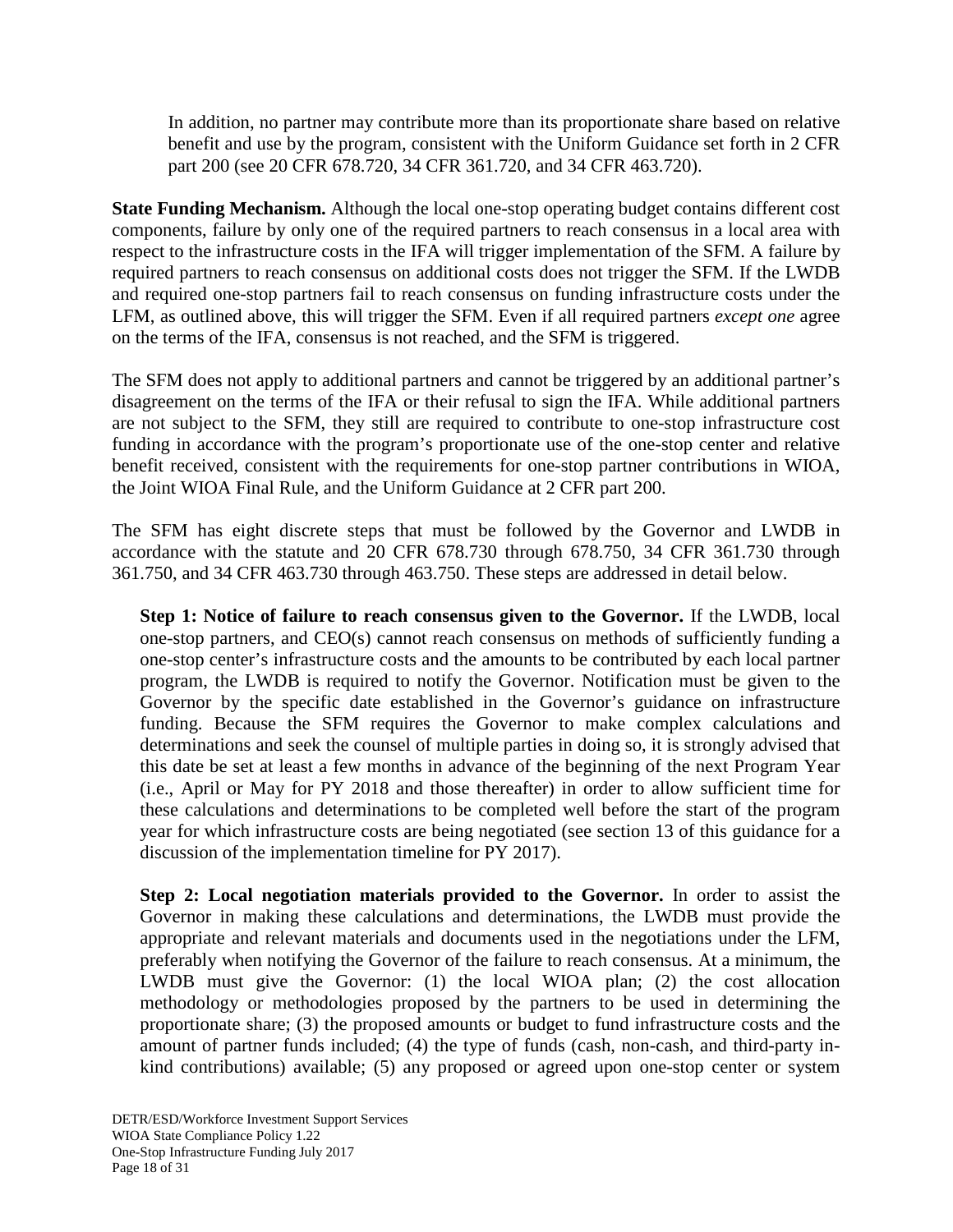budget; and (6) any partially agreed upon, proposed, or draft IFAs. The LWDBs also may give the Governor additional materials that they or the Governor find to be appropriate.

## *Note: The initial deadline to notify the Governor should the LWDB local one-stop partners & CEOs fail to reach a consensus on methods of funding infrastructure costs is November 1, 2017 and each subsequent negotiated year on April 1.*

**Step 3: The Governor determines one-stop center infrastructure budget(s).** The Governor must determine the infrastructure budget(s). Depending on the local delivery system structure, there may be more than one infrastructure budget, each of which is contained in a one-stop operating budget. While the Governor should take into account the one-stop center's operating budget, the Governor only has the power to determine the infrastructure budget under the SFM. The Governor must determine the infrastructure budget in one of two ways. If, as a result of an agreed upon infrastructure budget, only the individual programmatic contributions to infrastructure funding based upon proportionate use of the one-stop centers and relative benefit received are at issue, the Governor may accept the infrastructure budget, from which the Governor must calculate each partner's contribution consistent with the cost allocation methodologies contained in the Uniform Guidance. We recommend that the Governor utilize this course of action if it is available.

If; however, an infrastructure budget or budgets were not agreed upon in the local negotiations, or the Governor determines that the agreed upon budget does not adequately meet the needs of the local area or does not reasonably work within the confines of the resources available to that local area in accordance with the Governor's guidance on one-stop infrastructure funding, then the Governor must use a formula approved by the Governor's Workforce Development Board (GWDB). This formula must identify the factors, as well as each factor's corresponding weight, that the Governor must use in determining the one-stop center infrastructure budget. At a minimum, these factors must include: (1) the number of one-stop centers in a local area; (2) the total population served by such centers; (3) the services provided by such centers; and (4) any factors relating to the operations of such centers in the local area that the GWDB determines are appropriate (20 CFR 678.745, 34 CFR 361.745, and 34 CFR 463.745).

## *Note: DETR Finacial Management (DETR FM) will represent the Governor in preparing a budget for the Local Area should SFM become necessary.*

**Step 4: Governor establishes cost allocation methodology.** After an infrastructure budget has been determined, the Governor must establish a cost allocation methodology that determines the distribution of infrastructure funding costs among the local one-stop partners in accordance with the principles of proportionate use of the one-stop center and relative benefit received. This allocation methodology must be consistent with the Federal Cost Principles of the Uniform Guidance in 2 CFR part 200, all relevant Federal regulations and statutes, further regulatory guidance, and the partner programs' authorizing laws and regulations. Beyond these requirements, the determining factor can be a wide range of variables, such as number of customers served, square footage used, or a different basis that is agreed upon for determining each partner's contribution level for infrastructure costs.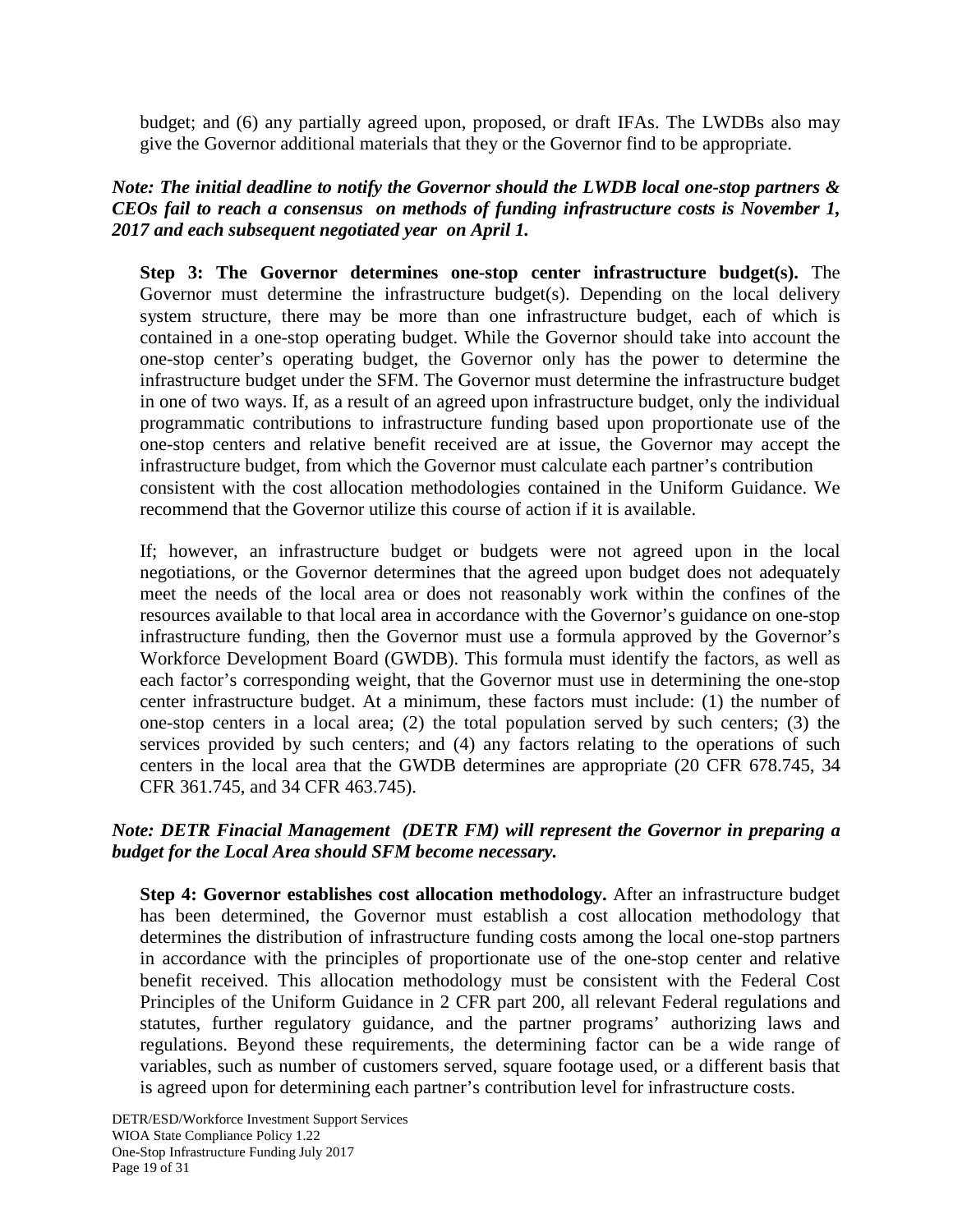**Step 5: Partners' proportionate shares are determined.** Once a methodology is established, the Governor must use this methodology to determine each required one-stop partner's proportionate share of infrastructure funding costs. The Governor must take into account a number of factors in reaching a proportionate share determination including: (1) the costs of administration of the one-stop delivery system for purposes not specifically related to a one-stop center for each partner (such as costs associated with maintaining the LWDB or information technology systems); (2) statutory requirements for each partner program; (3) each one-stop partner's ability to fulfill such requirements; and (4) all other applicable legal requirements. The Governor may draw upon any proportionate share determinations made during the local negotiations, including any agreements reached at the local level by one or more partners, as well as any other materials or documents from the negotiating process.

In some instances, the Governor does not determine each one-stop partner's contribution amounts for infrastructure costs. In States where the policy-making authority is placed in an entity or official that is independent of the authority of the Governor with respect to the funds provided for the AEFLA program, postsecondary career and technical education activities authorized under Perkins IV, or the VR program, the determination of the amount each of the applicable partners must contribute to assist in paying the infrastructure costs of one-stop centers must be made by the official or chief officer of the entity with such authority, in consultation with the Governor.

For other required partner programs in which grant awards are made to entities that are independent of the authority of the Governor, such as Job Corps center contractors or grant recipients of the DOL-administered national programs, the determination of the amount each of the applicable partners must contribute to assist in paying the infrastructure costs of onestop centers continues to be made by the Governor, through the authority granted to the Governor by WIOA and its implementing regulations.

**Step 6: Governor calculates statewide caps.** Once the Governor has created a cost allocation methodology, the Governor then must calculate the statewide caps to determine the maximum amounts that required partner programs could be required to contribute toward infrastructure funding in that local area. There are no statewide caps for additional partners because the SFM does not apply to them.

The statewide caps are a statutory requirement for purposes of the SFM, even when only one local area is unable to reach consensus on an IFA through the LFM. However, the caps only restrict those infrastructure cost contributions required by one-stop partners within the local area(s) that has (or have) not reached consensus. The caps used in the application of the SFM are referred to as the applicable program caps, which must be calculated by the Governor using the five sub-steps listed below.

In the event that more than one local area in a State does not reach consensus, then the aggregate of the infrastructure funding costs that must be contributed by each required one-stop partner in all of the local areas that did not reach consensus is restricted by the applicable program cap.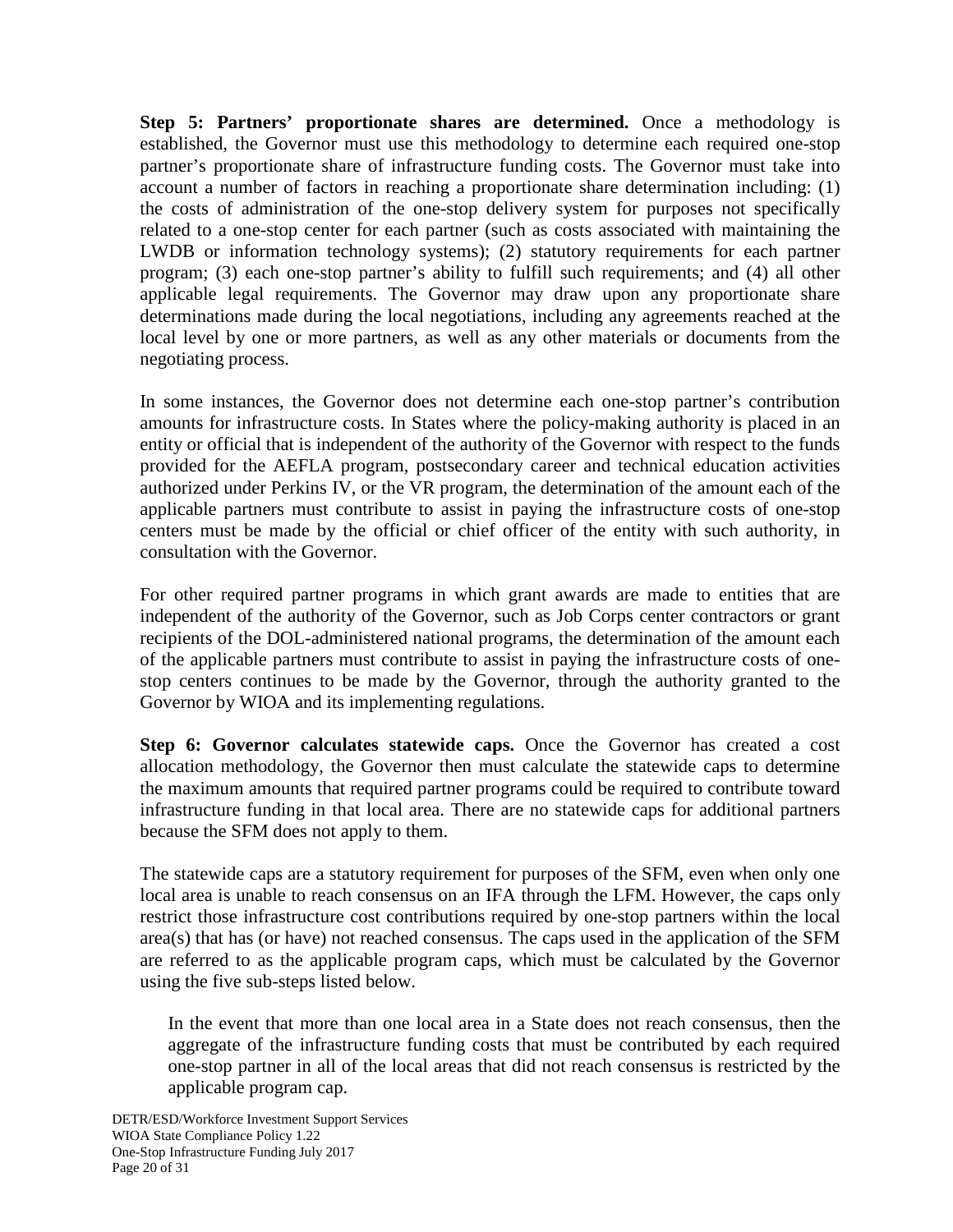For example, if three of seven local areas within a State did not reach consensus, then the required infrastructure funding contributions of each required one-stop partner under a particular program in these three areas would be added together, the sum of which could not exceed the calculated applicable program cap.

The Governor must take five sub-steps to calculate the applicable program cap for any given program.

| Sub-Step 1: | The Governor must apply a partner's individual<br>applicable limiting percentage (the statutory<br>percentages listed in WIOA sec. $121(h)(2)(d)$ —<br>which is dependent on the type of program (see chart<br>below)—to the total Federal funding which that<br>program receives for the affected program year to<br>reach the maximum potential cap (MPC). The<br>applicable limiting percentage for a program is listed |  |  |
|-------------|----------------------------------------------------------------------------------------------------------------------------------------------------------------------------------------------------------------------------------------------------------------------------------------------------------------------------------------------------------------------------------------------------------------------------|--|--|
|             | below and in WIOA sec. $121(h)(2)(d)$ , 20 CFR<br>678.738(c), 34 CFR 361.738(c), and 34 CFR<br>463.738(c). Some programs will use previous years'<br>funding to determine the cap due to internal program<br>funding allocation or reallotment methods                                                                                                                                                                     |  |  |
| Sub-Step 2: | The Governor must select a determining factor or<br>factors that reasonably indicate the use of one-stop<br>centers in the State. This could be, for example, total<br>population, concentration of wealth, or another factor<br>that is applicable to the State's workforce dynamic.                                                                                                                                      |  |  |
| Sub-Step 3: | The Governor applies the determining factor(s) to all<br>local areas across the State, and then determines the<br>percentage of the factor(s) that is applicable to those<br>areas that reached consensus, or the consensus areas'<br>factor percentage.                                                                                                                                                                   |  |  |
| Sub-Step 4: | The Governor then applies the consensus areas' factor<br>percentage to the MPC to find the consensus areas'<br>portion of the MPC.                                                                                                                                                                                                                                                                                         |  |  |
| Sub-Step 5: | The Governor subtracts the amount equal to the<br>consensus local areas' portion of the MPC from the<br>MPC. The remaining amount is the applicable<br>program cap for use in the local areas that have not<br>reached consensus and are subject to the SFM.                                                                                                                                                               |  |  |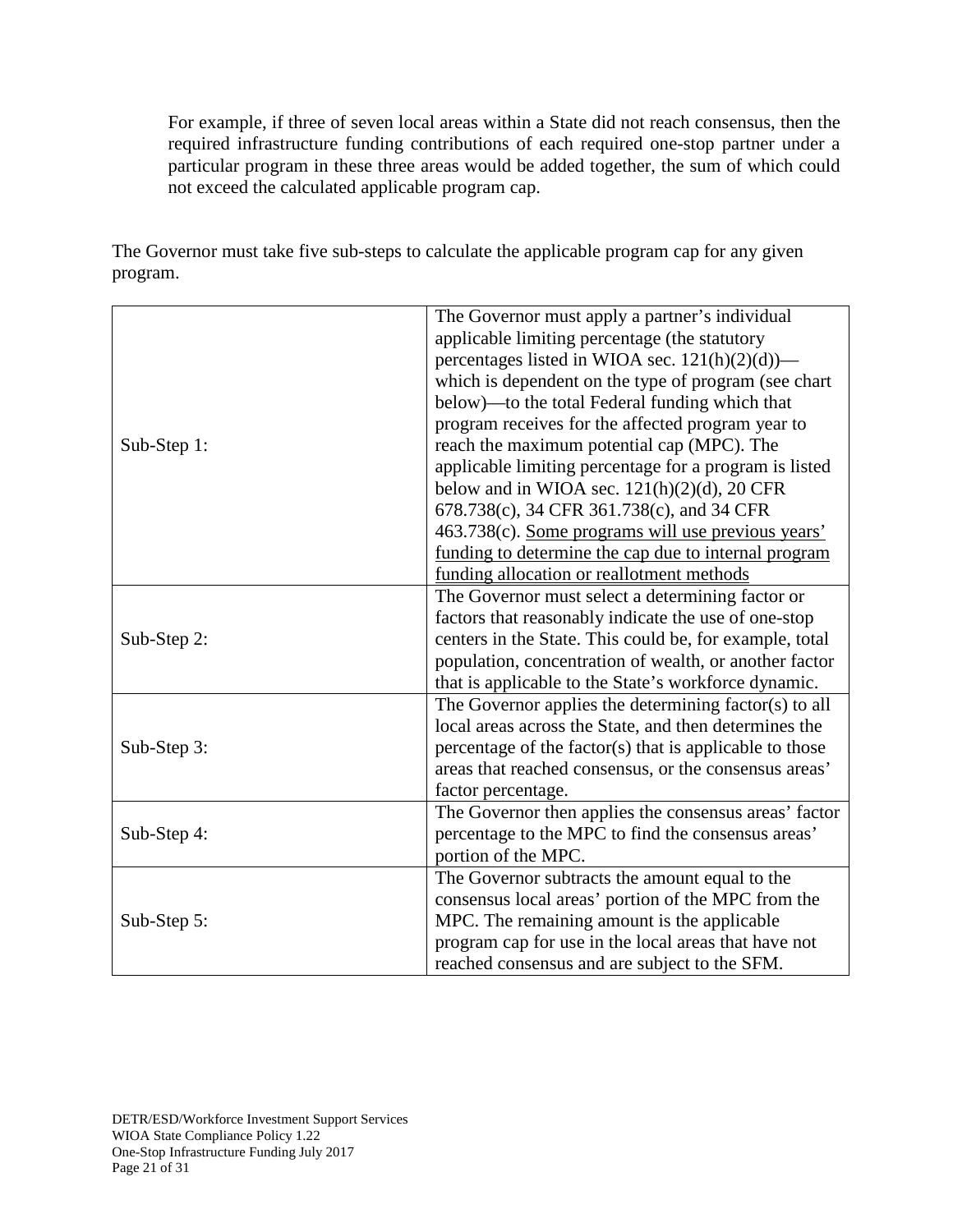**Limiting Percentages for Programmatic Statewide Caps on Infrastructure Funding Under the State Funding Mechanism:**

| <b>Program Type</b>                     | <b>Limiting Percentage</b>                              |  |  |
|-----------------------------------------|---------------------------------------------------------|--|--|
| WIOA title I programs (youth, adult, or | 3%                                                      |  |  |
| dislocated worker)                      |                                                         |  |  |
| Wagner-Peyser Act ES                    | 3%                                                      |  |  |
| <b>AEFLA</b>                            | 1.5%                                                    |  |  |
| Perkins IV                              | 1.5% of funds made available for postsecondary          |  |  |
|                                         | level programs and activities and funds used to         |  |  |
|                                         | administer postsecondary level programs and             |  |  |
|                                         | activities in the prior year                            |  |  |
| <b>VR</b>                               |                                                         |  |  |
| PY 2017                                 | 0.75% of Fiscal Year 2016 Federal VR funding            |  |  |
| PY 2018                                 | 1% of Fiscal Year 2017 Federal VR funding               |  |  |
| PY 2019                                 | 1.25% of Fiscal Year 2018 Federal VR funding            |  |  |
| PY 2020 and subsequent years            | 1.5% of Fiscal Year 2019 (or applicable previous        |  |  |
|                                         | year) Federal VR funding                                |  |  |
| <b>TANF</b>                             | 1.5% of funds from the previous year spent on work,     |  |  |
|                                         | education, and training activities, plus any associated |  |  |
|                                         | administrative costs                                    |  |  |
| <b>CSBG</b>                             | 1.5% of funds from the previous year spent by local     |  |  |
|                                         | CSBG-eligible entities to provide employment and        |  |  |
|                                         | training activities, plus any associated                |  |  |
|                                         | administrative costs                                    |  |  |
| Other required partners including Job   | 1.5%                                                    |  |  |
| Corps; YouthBuild; Native American      |                                                         |  |  |
| programs; MSFW (NFJP) programs;         |                                                         |  |  |
| SCSEP; TAA; UC; HUD employment          |                                                         |  |  |
| and training programs; and programs     |                                                         |  |  |
| authorized under sec. 212 of the Second |                                                         |  |  |
| Chance Act of 2007                      |                                                         |  |  |
| Additional (non-required) partners      | SFM does not apply                                      |  |  |

**Step 7: Governor assesses the aggregate total of infrastructure contributions as it**  relates to the statewide cap. Once the Governor has determined the applicable program cap for each program, as well as the proportionate share of the infrastructure costs that the Governor has determined under Step 5 would be required of each local required one stop partner in a non-consensus area without regard to the cap, the Governor must ensure that the funds required to be contributed by each partner program in the non-consensus local area(s), in aggregate, do not exceed the applicable program cap.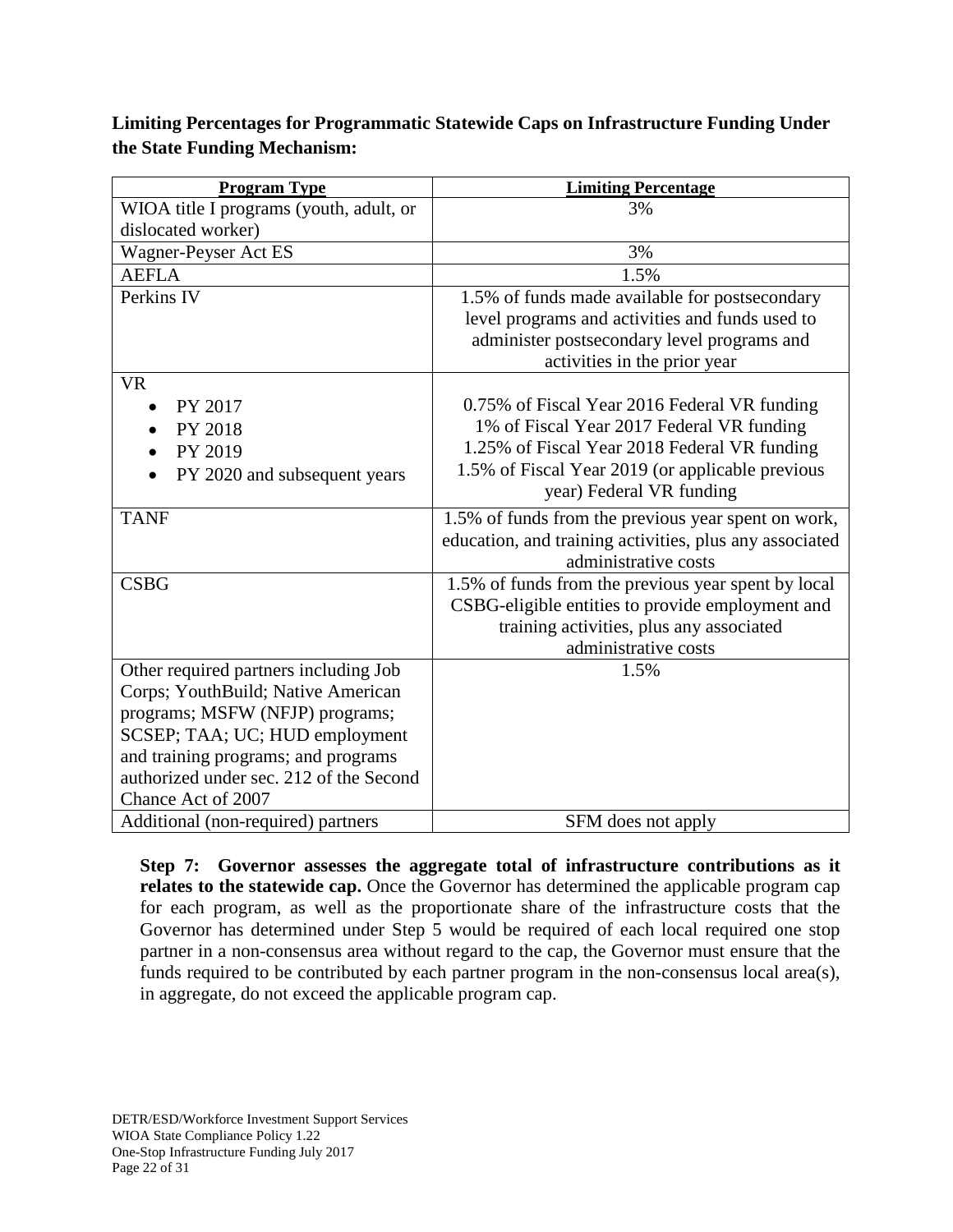If the aggregate total contributions are below the applicable program cap, then the Governor must direct the one-stop partners to contribute what was determined to be their proportionate shares. If the aggregate total contributions exceed the cap, then the Governor may either:

- A. Inquire as to whether those local partner programs that have pushed the aggregate total contributions above the applicable program cap (i.e., those whose contributions would have otherwise exceeded the Statewide cap on contributions) are willing to contribute beyond the applicable program cap in accordance with their proportionate share; or
- B. Allow the LWDB, one-stop partners, and CEO(s) to:
	- Re-enter negotiations to reassess each one-stop partner's proportionate share and make adjustments and identify alternate sources of funding to make up the difference between the capped amount and the proportionate share of infrastructure funding of the one-stop partner; and
	- Reduce infrastructure costs to reflect the amount of funds available without exceeding the applicable program cap level.

**Step 8: Governor adjusts proportionate shares.** The Governor must make adjustments to specific local partners' proportionate share in accordance with the amounts available under the applicable program cap for the associated program, if the LWDB, CEO(s), and the required one-stop partners fail to reach agreement on how to address the situation in which the proportionate share exceeds the cap using the approaches described in Step 7. The aggregate total contribution of a program's local one-stop partners under the SFM may not exceed the applicable program cap.

**10. Appeals Process.** The Governor must establish a process, described in the Unified or Combined State Plan, for one-stop partners to appeal the Governor's determination regarding the one-stop partner's portion of funds to be provided for one-stop infrastructure costs under the SFM, as outlined in 20 CFR 678.750, 34 CFR 361.750, and 34 CFR 463.750.

*Nevada Infrastructure Appeals Process: In accordance with WIOA 121(h)(2)(E), if a one– stop partner wishes to appeal the Governor's determination regarding the one–stop partner's portion of funds to be provided for one–stop infrastructure costs, the one–stop partner may submit a written appeal to the GWDB within thirty (30) days of the Governor's determination. Appeals submitted after this time will not be considered.*

As described in 20 CFR §678.750, the appeal may be made on the grounds that the Governor's determination is inconsistent with proportionate share requirements in 20 CFR §678.735(a), the cost contribution limitations in 20 CFR § 678.735(b), or the cost contribution caps in 20 CFR §678.738. The appealing entity must explain why it believes the determination is contrary to the provisions of WIOA 121(h)(2)(E). No other cause for appeal will be considered. The GWDB must consider and respond in writing to such an appeal within 30 days of its receipt.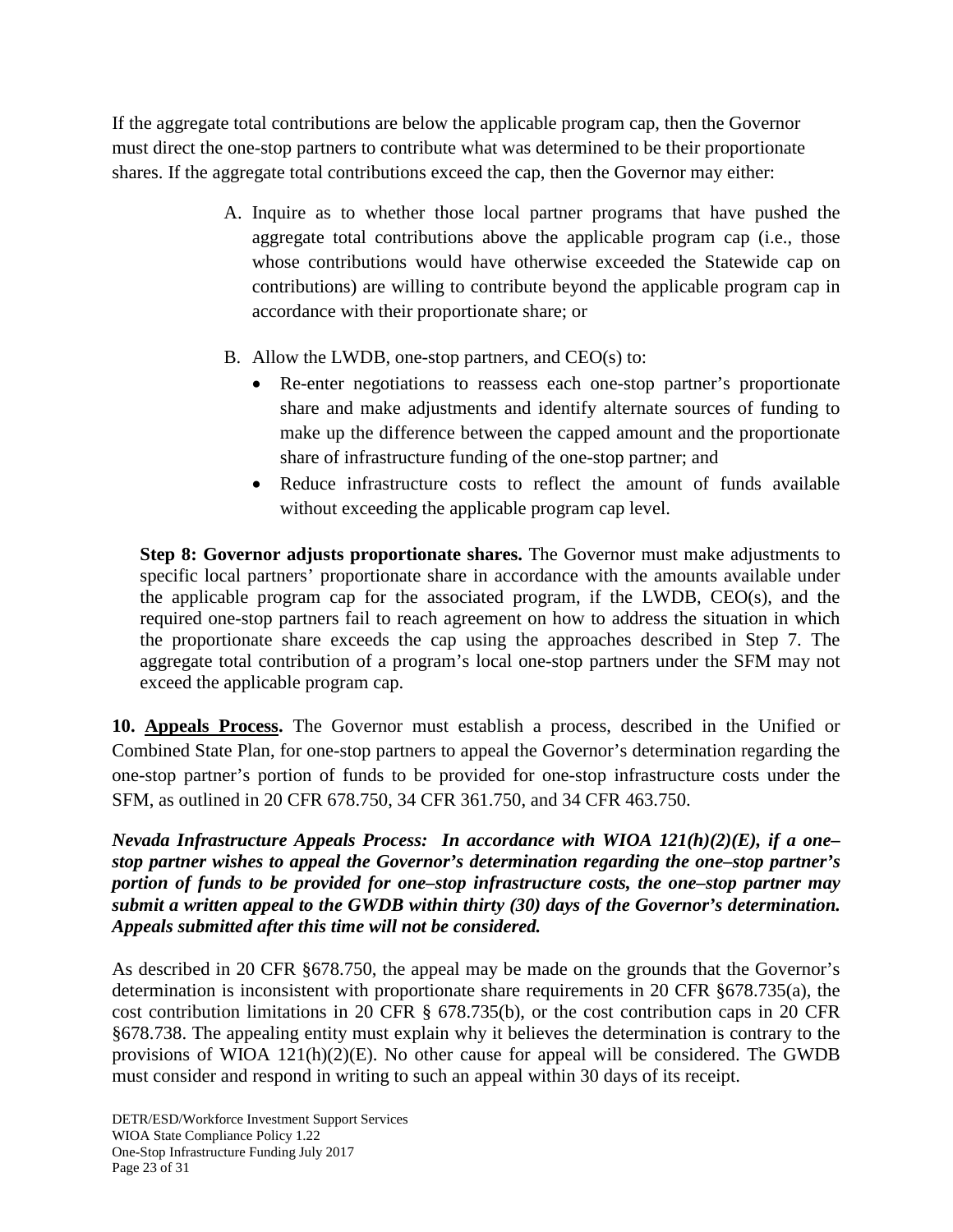**Partner programs not under the control of the Governor.** Under the SFM, the Governor has authority to determine the financial contribution of all required one-stop partners towards infrastructure costs in accordance with 20 CFR 678.725 through 678.738, 34 CFR 361.725 through 361.738, and 34 CFR 463.725 through 463.738. For AEFLA programs and activities, the VR program, and postsecondary career and technical education activities under Perkins IV, in States in which the policy-making authority is placed in an entity or official that is independent of the authority of the Governor, the determination of the amount each of these programs must contribute toward infrastructure costs must be made by the official or chief officer of the entity with policy-making authority, in consultation with the Governor (20 CFR 678.730(c)(2), 34 CFR 361.730(c)(2), and 34 CFR 463.730(c)(2)).

**11. Preference for Implementing the Local Funding Mechanism**. There is an emphasis on the importance of local one-stop partners, LWDBs, and CEOs reaching consensus on infrastructure funding during local negotiations, thus avoiding the necessity of utilizing the SFM. The underlying reason for this is that local parties involved in the development of the MOU, whether they are one-stop partners, LWDBs, or CEOs, are more likely to understand the needs of the local area's workforce, how to best meet these needs through the one-stop delivery system, and the resources needed to meet these needs, as well as the best way to obtain these resources to encourage the use of the LFM and input from local entities. There are no specific programmatic caps on the amount or percent of overall funding a one-stop partner may contribute to fund infrastructure costs under the LFM, except that contributions for administrative costs may not exceed the amount available for administrative costs where applicable under the authorizing statute of the partner program, and contributions may not exceed a partner's proportionate use or relative benefit received consistent with the requirements of the Uniform Guidance. Under the SFM, the Governor may direct the LWDB, CEO(s), and required one-stop partners into renegotiations. In this event, parties may come to agreement, sign a MOU, and proceed under the LFM. Such actions do not require the redetermination of the applicable caps under the SFM. It is expected that the Governor generally will draw heavily from the local negotiation process throughout the implementation of the SFM. As such, even if consensus cannot ultimately be reached in a local area, it is to the benefit of each local one-stop partner to actively participate in local negotiations in a good faith effort to reach agreement. The Governor should take into account agreed upon budgets, proposed funding commitments, proposed or agreed upon proportionate share allocation methodologies, and other information generated during local negotiations. Parties negotiating in good faith will consequently have much more influence over the outcomes of an eventual implementation of the SFM, if that is necessary. The SFM's programmatic caps create uncertainty for local one-stop partners regarding how much they will be required to contribute toward infrastructure costs and the level of service they will be able to provide to their participants. For example, if only one local area in a State is unable to reach agreement, then that local area's one-stop partners could be held responsible for the total difference between the MPC and the amount that the consensus area is already considered to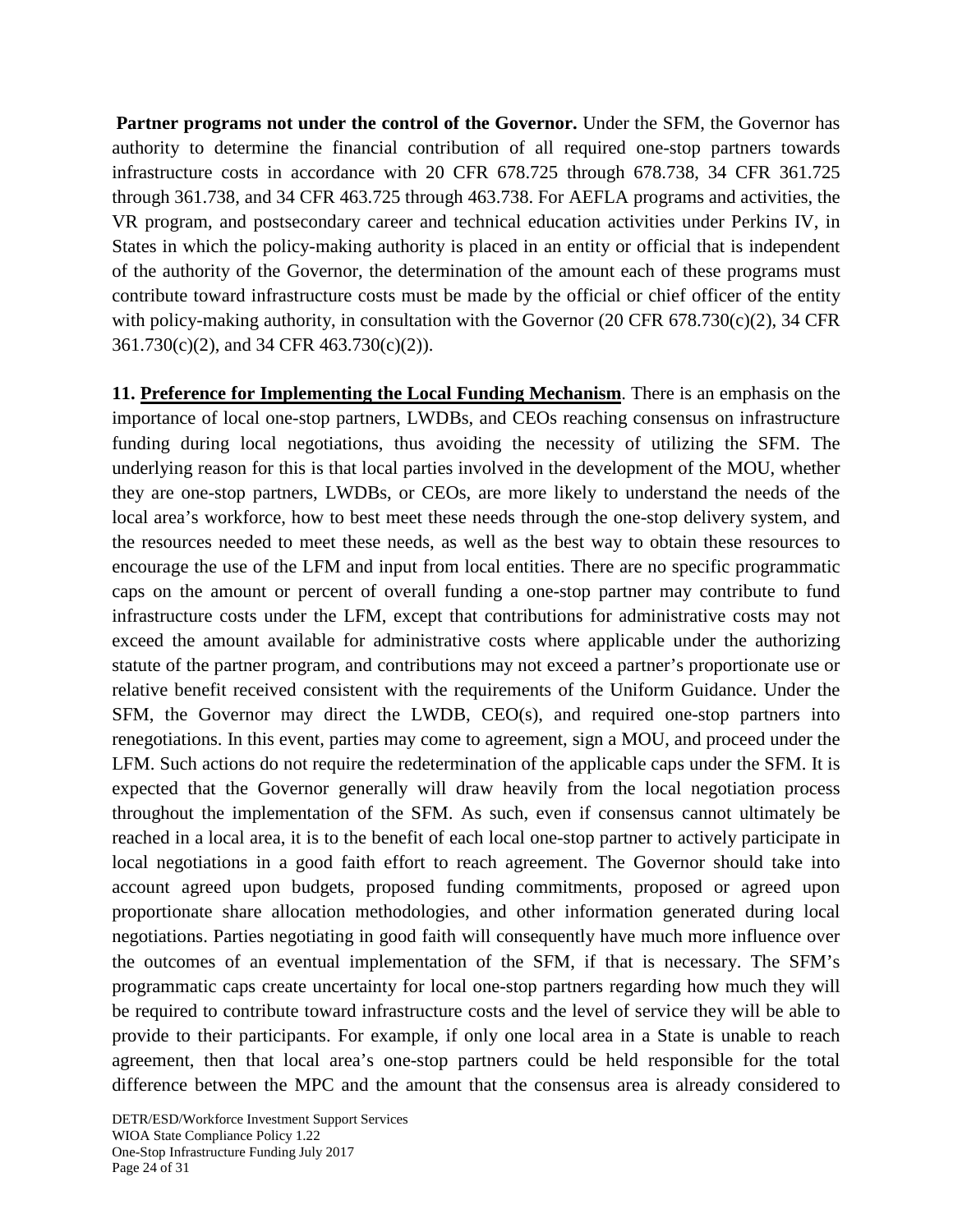have contributed towards the MPC. The Governor, not the one-stop partners, has the final say under the SFM concerning the proportionate shares of each local one-stop partner and the allocation method under which this is calculated, a one-stop partner could pay far more under the SFM than it would have paid under the LFM. One-stop operating budget and partner proportionate shares are calculated before the caps are calculated under the SFM, and the caps do not automatically contribute to a restriction of services. This order of calculations permits local one-stop partners that are willing to contribute above their applicable cap amounts within the bounds of the requirements of authorizing statutes, so long as no partner pays more than its proportionate share, based on proportionate use and relative benefit received, consistent with the Uniform Guidance in 2 CFR part 200.

**12. Roles and Responsibilities.** This section outlines the roles and responsibilities of Governor, State and LWDBs, CEOs, and one-stop partners.

**Governor.** After consultation with CEOs and the State and LWDBs, the Governor must issue guidance, in accordance with 20 CFR 678.705, 34 CFR 361.705, and 34 CFR 463.705, about the funding of one-stop infrastructure costs to:

- State-administered one-stop partner programs, to determine partner contributions to the one-stop delivery system, based on each partner's proportionate use of the one-stop system and relative benefit received, consistent with the Uniform Guidance at 2 CFR part 200; and
- LWDBs, CEOs, and one-stop partners, to assist in determining equitable and stable methods of funding infrastructure costs based on partners' proportionate use and relative benefit received from operating within the one-stop delivery system (WIOA sec.121(h)(1)(B)(i)). The guidance issued by the Governor must cover partner roles in identifying infrastructure costs; approaches to facilitate development of a reasonable cost allocation methodology/methodologies, in which infrastructure costs are charged based upon proportionate use and the relative benefits received by the partner; timelines for the appeal process; and timelines to notify the Governor of failure to reach a local consensus. The Governor also is responsible for performing many of the functions of the SFM, as is detailed above.

**GWDB.** The GWDB consult with the Governor to assist with the issuance of guidance regarding the funding of infrastructure costs, as outlined above and in 20 CFR 678.705(a), 34 CFR 361.705(a), and 34 CFR 463.705(a). GWDBs also are responsible for the development of the formula used by the Governor under the SFM to determine a one-stop center's budget if either a budget was not agreed upon during initial local negotiations or the Governor rejects a budget for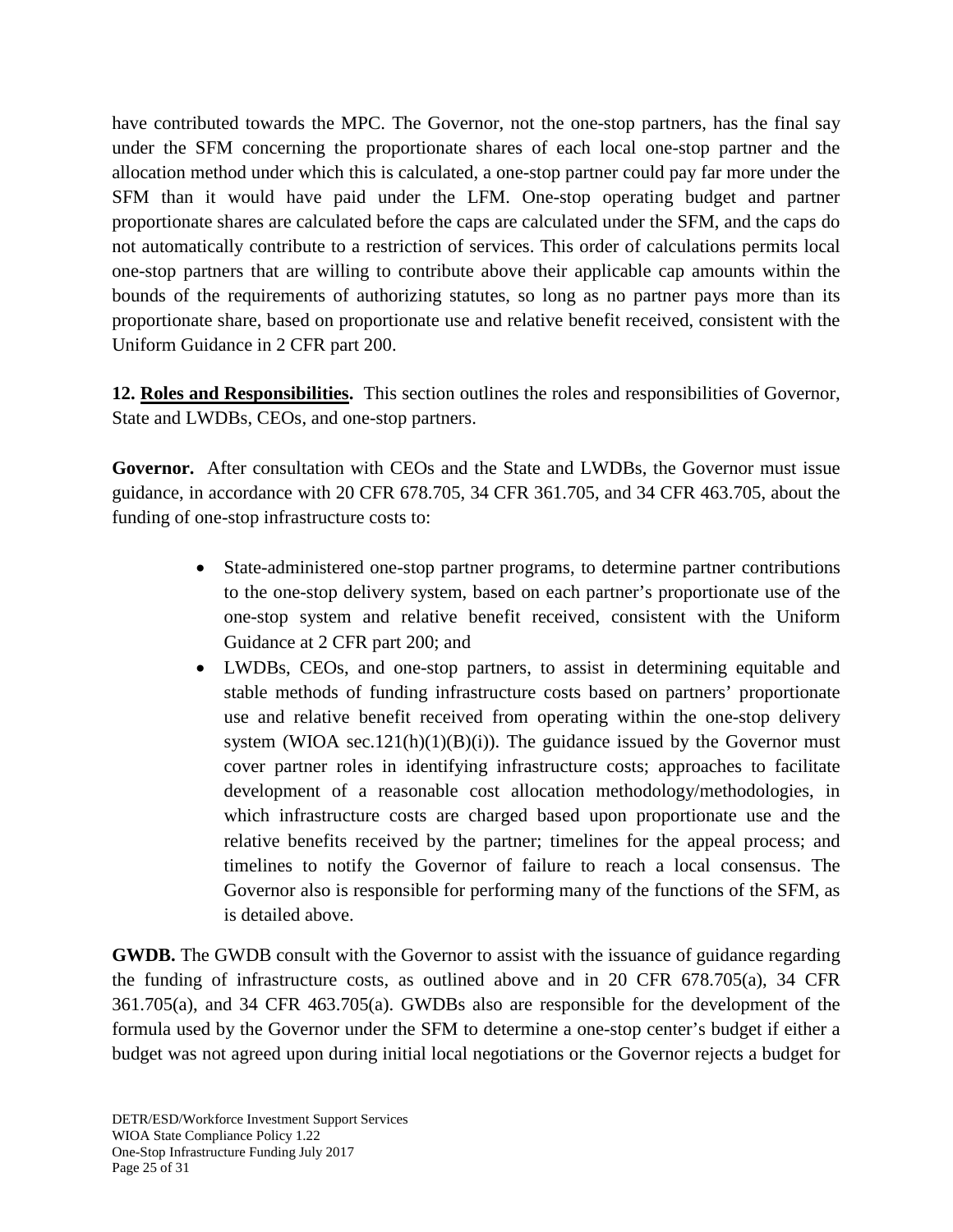the reasons explained earlier in this guidance (20 CFR 678.745, 34 CFR 361.745, and 34 CFR 463.745).

**LWDBs.** LWDBs and one-stop partners must establish, in the MOU, an IFA for how the LWDB and programs will fund the infrastructure costs of the one-stop centers (WIOA sec. 121(c)(1), 20 CFR 678.500(b)(2)(i), 34 CFR 361.500(b)(2)(i), and 34 CFR 463.500(b)(2)(i)). If one-stop partners are unable to reach consensus on funding for infrastructure costs of one-stop centers, the LWDB must notify the GWDB, Governor, and relevant State agency (20 CFR 678.510(c), 34 CFR 361.510(c), and 34 CFR 463.510(c)).

**Chief Elected Officials.** CEOs consult with the Governor to assist in issuing guidelines regarding the one-stop service delivery funding mechanism, as outlined above (20 CFR 678.705, 34 CFR 361.705, and 34 CFR 463.705).

**One-Stop Partners.** One-stop partners are to act in good faith and negotiate infrastructure costs and additional costs of operating a local one-stop delivery system in a transparent manner (20 CFR  $678.510(a)$ , 34 CFR  $361.510(a)$ , and 34 CFR  $463.510(a)$ ). Jointly-funded infrastructure and additional costs are a necessary foundation for a one-stop service delivery system. Through the sharing of infrastructure costs and additional costs, partners are empowered to build a robust one-stop delivery system. By embracing the one-stop opportunities, one-stop partners are able to build community-benefiting bridges, rather than silos of programmatic isolation. These partnerships may reduce administrative burden and costs and increase customer access and performance outcomes.

Required one-stop partner programs have specific governance, operations, and service delivery roles, which are outlined in WIOA sec.  $121(b)(1)(A)$  and  $20$  CFR 678.420, 34 CFR 361.420, and 34 CFR 463.420. Additional partners provide services and also must contribute towards the infrastructure and additional costs of operating a local one-stop delivery system.

**13. Implementation Timeline**. With this extension, final IFAs for PY 2017 must be in place no later than January 1, 2018. Local areas may use the funding agreement they used for PY 2016, with any such modifications as the partners may agree to, to fund infrastructure costs in the local area. The extension does not change the deadline of July 1, 2017 for the rest of the MOU.

Reference SCP 1.5 on Memorandum of Understanding (MOU)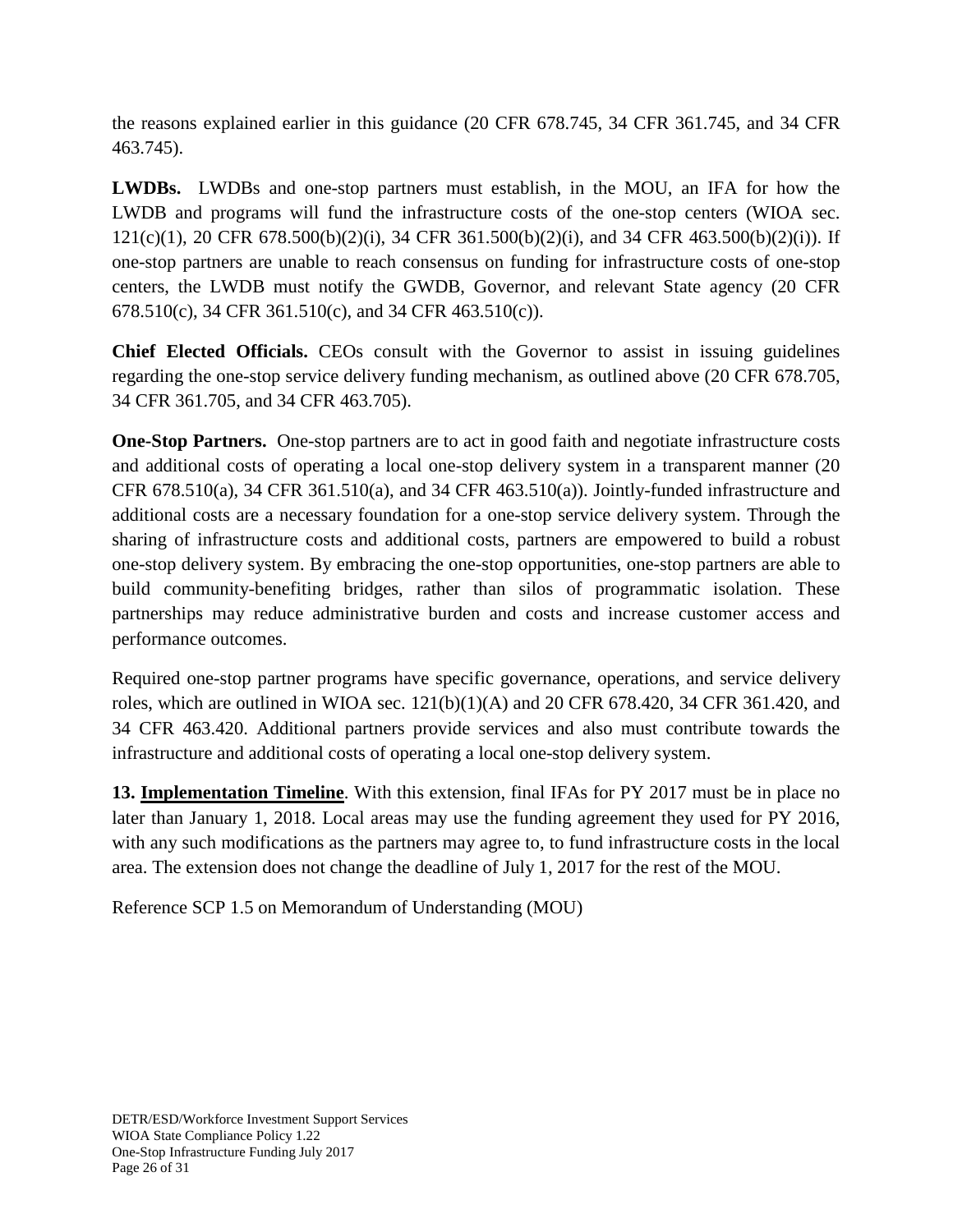# **Attachment I: Examples of Cost Pools and Possible Allocation Bases**

| <b>Cost Pool</b>                                                                                                                                                                                           | <b>Possible Allocation Bases</b>                                                                                                                                        |  |  |  |
|------------------------------------------------------------------------------------------------------------------------------------------------------------------------------------------------------------|-------------------------------------------------------------------------------------------------------------------------------------------------------------------------|--|--|--|
| Facilities: Building rent, maintenance costs, utilities,<br>tenant improvements, or any other similar costs related to<br>the physical structure housing the one-stop center.                              | Square footage occupied by each partner agency as<br>compared to the total space. Workstation usage by<br>partners as compared to total workstations.                   |  |  |  |
| <b>Telecommunications:</b><br>Monthly<br>telephone<br>costs,<br>telephone system equipment, data lines, T-1 lines, and<br>other similar costs.                                                             | Dedicated telephone units as compared to all units.                                                                                                                     |  |  |  |
| <b>Information</b><br><b>Technology:</b><br>Shared<br>equipment,<br>software, IT maintenance costs, Internet access, and<br>other similar costs.                                                           | Number of dedicated computers (including all<br>necessary equipment) as compared to total.                                                                              |  |  |  |
| <b>Resource Center:</b> Costs of shared equipment, displays,<br>computer learning, specialized software for computer<br>learning, furniture, copier, fax machine; may also include<br>related staff costs. | Number of program participants or reportable<br>individuals utilizing the resource center.                                                                              |  |  |  |
| <b>Common Intake System:</b> Costs of developing common<br>intake data formats, preparation and interview of<br>customers, and similar costs.                                                              | Use of common data formats and data elements<br>required for each program. Use of number of<br>customer or participant records maintained by each<br>partner program.   |  |  |  |
| One-Stop Center Management Staff: Costs of the center<br>director.                                                                                                                                         | Number of partner program staff FTEs. Square<br>footage of partner program benefit or number of<br>program participants and reportable individuals<br>served.           |  |  |  |
| <b>One-Stop Center General Operations Staff:</b><br>Costs of the receptionist, staff of the resource center.                                                                                               | Number of partner program participants.                                                                                                                                 |  |  |  |
| <b>Shared Equipment and Supplies: Staff copier, fax,</b><br>associated supplies, and furniture.                                                                                                            | Usage by staff of each partner program. Occupancy<br>(square footage) basis; numbers of staff workstations.                                                             |  |  |  |
| Career Services: Staff and benefit costs, development of<br>common forms for case management, and similar costs.                                                                                           | Time distribution system (time sheets, work sampling,<br>time and motion studies); numbers of clients eligible for<br>specific program; weighted participation numbers. |  |  |  |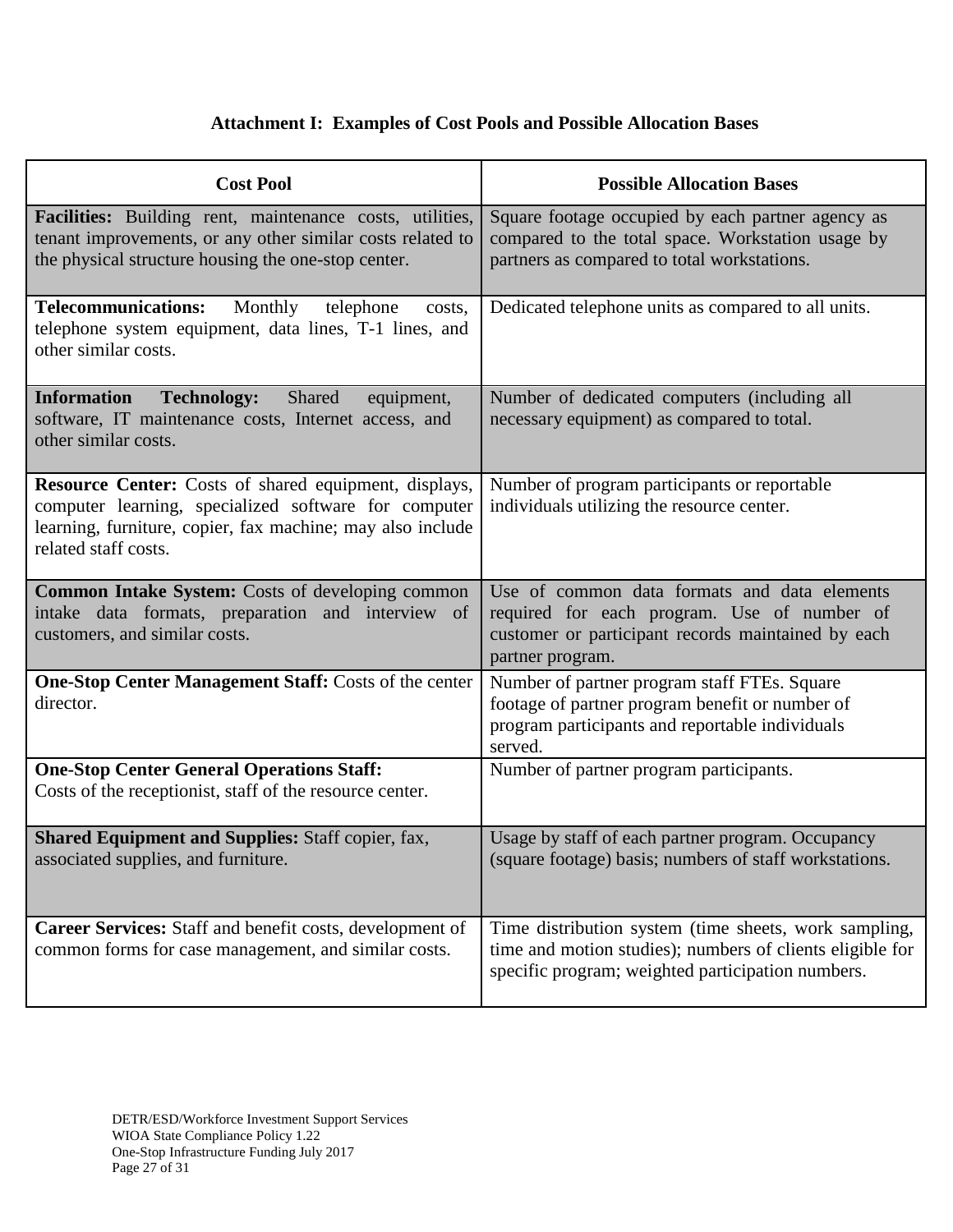# **Attachment II: Paying for the One-Stop Delivery System**

### **GOVERNOR GUIDANCE** *WIOA sec. 121(h)(1)(B); 20 CFR 678.705, 34 CFR 361.705, 34 CFR 463.705*

Governors must issue guidance regarding the infrastructure funding of a one-stop delivery system after consultation with chief elected officials (CEO), the State workforce development board (WDB), and LWDBs. The guidance must be consistent with guidance and policies provided by the GWDB.

**LOCAL DELIVERY SYSTEM** *WIOA sec. 121; 20 CFR 678.300, 34 CFR 361.300, 34 CFR 463.300*

- The LWDB and CEO(s) finalize the list of one-stop delivery system partners in a local area
- The LWDB, CEO(s), and partners:
	- Identify one-stop delivery system locations and determine types of locations (comprehensive, affiliate, specialized one-stop centers, etc.),
	- Determine services to be provided through the one-stop delivery system, and
	- Develop and agree on a one-stop delivery system operating budget(s).

- **MEMORANDUM OF UNDERSTANDING (MOU)** *WIOA sec. 121(c); 20 CFR 678.500, 34 CFR 361.500, 34 CFR 463.500*
- The LWDB, with the agreement of the CEO(s), develops and enters into a signed umbrella memorandum of understanding (MOU) or individual MOUs with the one-stop partners.
- MOUs must, at a minimum, describe the services to be provided, contain the one-stop operating budget, outline how infrastructure and additional costs will be funded, and contain several other elements outlined in WIOA sec. 121(c) and 20 CFR 678.500, 34 CFR 361.500, and 34 CFR 463.500.
- An Infrastructure Funding Agreement (IFA) is established that describes a reasonable cost allocation methodology, where infrastructure costs are charged to each partner based on partners' proportionate use of the onestop center, relative to the benefits received from the use of the one-stop center consistent with Federal Cost Principles in the Uniform Guidance at 2 CFR part 200 and the Department of Labor exceptions at 2 CFR part2900.
- The IFA must be consistent with the partner programs' authorizing laws and regulations, and other applicable legal requirements.
- Changes in the one-stop partners or an appeal by a one-stop partner's infrastructure cost contributions will require an update of the MOU.
- The IFA is a part of the MOU; it is not a separate document.

### **Was consensus on the IFA obtained?**

| <b>Consensus Obtained</b><br><b>Local Funding Mechanism</b>                                                                                                                                                                                                   | <b>No Consensus</b><br><b>Obtained State Funding</b><br><b>Mechanism</b>                                                                                                                                                                                                                                                                                                                                                     |
|---------------------------------------------------------------------------------------------------------------------------------------------------------------------------------------------------------------------------------------------------------------|------------------------------------------------------------------------------------------------------------------------------------------------------------------------------------------------------------------------------------------------------------------------------------------------------------------------------------------------------------------------------------------------------------------------------|
|                                                                                                                                                                                                                                                               | WIOA sec. 121(h); 20 CFR 678.715 – 678.745, 34 CFR 361.715 – 361.745, and 34 CFR 463.715 – 463.745                                                                                                                                                                                                                                                                                                                           |
| • Continue one-stop operations and service delivery.<br>• Periodically reconcile IFA with actual costs.<br>• Modify other costs, such as additional costs budget,<br>and partner contributions, as appropriate.<br>• Modify allocation methods, if necessary. | • When local negotiations for PY 2017 (and subsequent<br>PYs) are unable to reach consensus, notify Governor by<br>deadline established in Governor's guidance to trigger<br>state funding mechanism <sup>1</sup> .<br>• Once partner contributions are determined,<br>periodically reconcile IFA with actual costs.<br>• Modify other costs, such as additional costs budget,<br>and partner contributions, as appropriate. |
|                                                                                                                                                                                                                                                               | • Modify allocation methods, if necessary.                                                                                                                                                                                                                                                                                                                                                                                   |

<sup>1</sup> For PY 2016, continue one-stop operations and service delivery as long as possible, using processes established under WIA.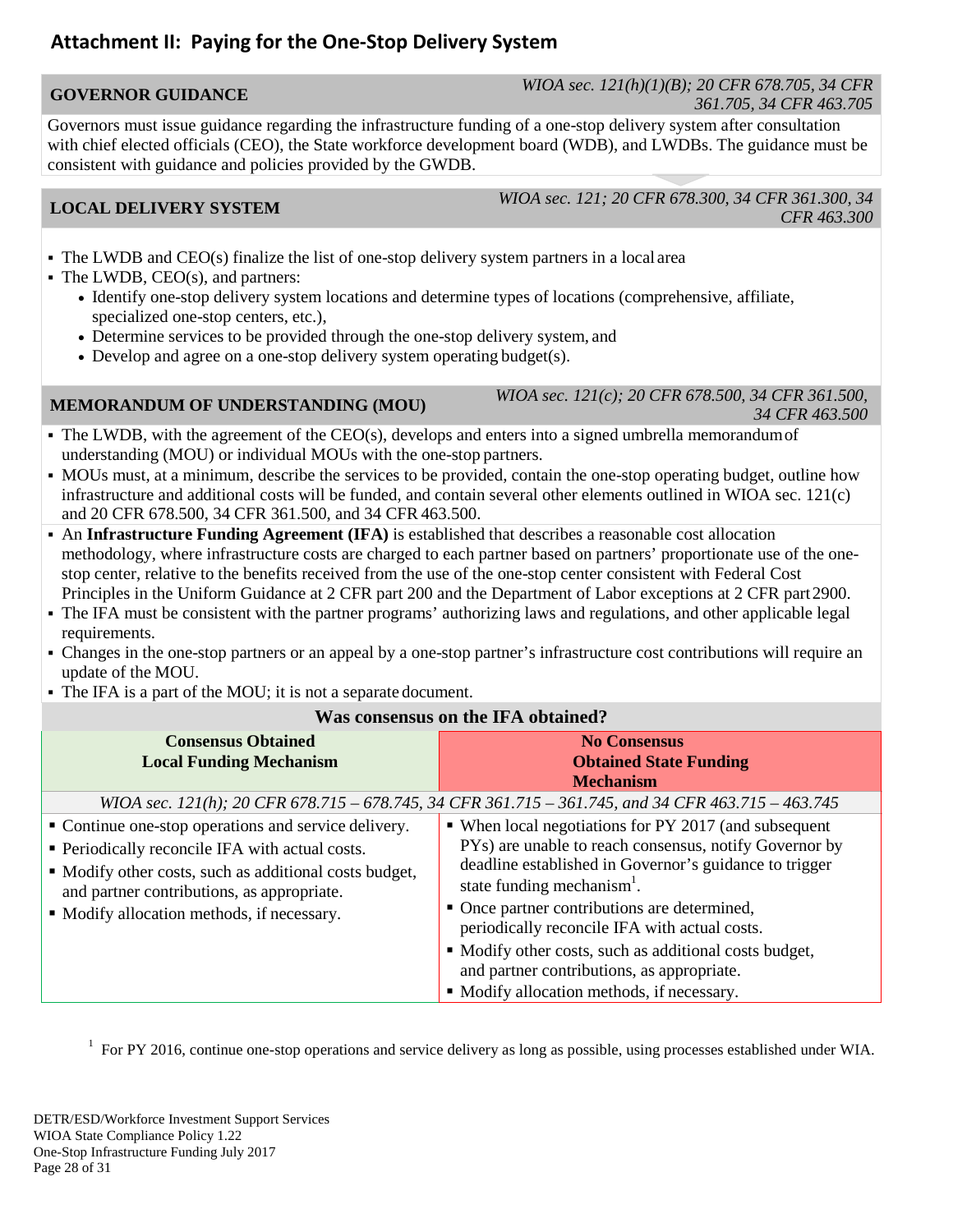### **INFRASTRUCTURE COSTS** *WIOA sec. 121(h)(4); 20 CFR 678.700(a)-(b), 34 CFR 361.700(a)-(b), 34 CFR 463.700(a)-(b)*

- Non-personnel costs
- Costs necessary for the general operation of the one-stop center, including but not limited to:
	- Applicable facility costs (such as rent) including costs of utilities and maintenance
	- Equipment (including assessment-related products and assistive technology for individuals with disabilities)
	- Technology to facilitate access to the one-stop center, including technology used for the center's planningand outreach activities
	- May consider common identifier costs as costs of one-stop infrastructure
	- May consider supplies as defined in the Uniform Guidance at 2 CFR 200.94, to support the general operation of the one-stop center.

### **ADDITIONAL COSTS**

*(Applicable career services, shared operating costs, and shared services)*

*WIOA sec. 121(i)(1); 20 CFR 678.760(a)-(b), 34 CFR 361.760(a)-(b), 34 CFR 463.760(a)-(b)*

- Must include the costs of the provision of career services in WIOA sec.  $134(c)(2)$  applicable to each program consistent with partner program's authorizing Federal statutes and regulations, and allocable based on Federal cost principles in the Uniform Guidance at 2 CFR part 200.
- May include shared operating costs and shared services that are authorized for, and may be commonly provided through, the one-stop partner programs, including initial intake, assessment of needs, appraisal of basic skills, identification of appropriate services, referrals to other one-stop partners, and business services.

**INFRASTRUCTURE FUNDING TYPES** *20 CFR 678.720 and 678.760, 34 CFR 361.720 and 361.760, 34 CFR 463.720 and 463.760*

| Cash                                                                                                                                                            | <b>Non-Cash</b>                                                                                                                                                                                                      | <b>Third-Party In-Kind</b>                                                                                                                                                                                                                                                                                                                                                |  |
|-----------------------------------------------------------------------------------------------------------------------------------------------------------------|----------------------------------------------------------------------------------------------------------------------------------------------------------------------------------------------------------------------|---------------------------------------------------------------------------------------------------------------------------------------------------------------------------------------------------------------------------------------------------------------------------------------------------------------------------------------------------------------------------|--|
| • Cash funds provided to the local<br>board or its designee by one-<br>stop partners, either directly or<br>by an interagency transfer, or by<br>a third party. | • Expenditures incurred by one-stop<br>partners on behalf of the one-stop<br>center; and<br>• Non-cash contributions or goods or<br>services contributed by a partner<br>program and used by the one-stop<br>center. | • Contributions of space, equipment,<br>technology, non-personnel services,<br>or other like items to support the<br>infrastructure costs associated with<br>one-stop operations, by a non-one-<br>stop partner to:<br>• Support the one-stop center in<br>general; or<br>• Support the proportionate share of<br>one-stop infrastructure costs of a<br>specific partner. |  |
|                                                                                                                                                                 | Must be valued consistent with 2 CFR 200.306 to ensure they are fairly evaluated<br>and meet the partners' proportionate share. Partners must fairly value<br>contributions on a periodic and annual basis.          |                                                                                                                                                                                                                                                                                                                                                                           |  |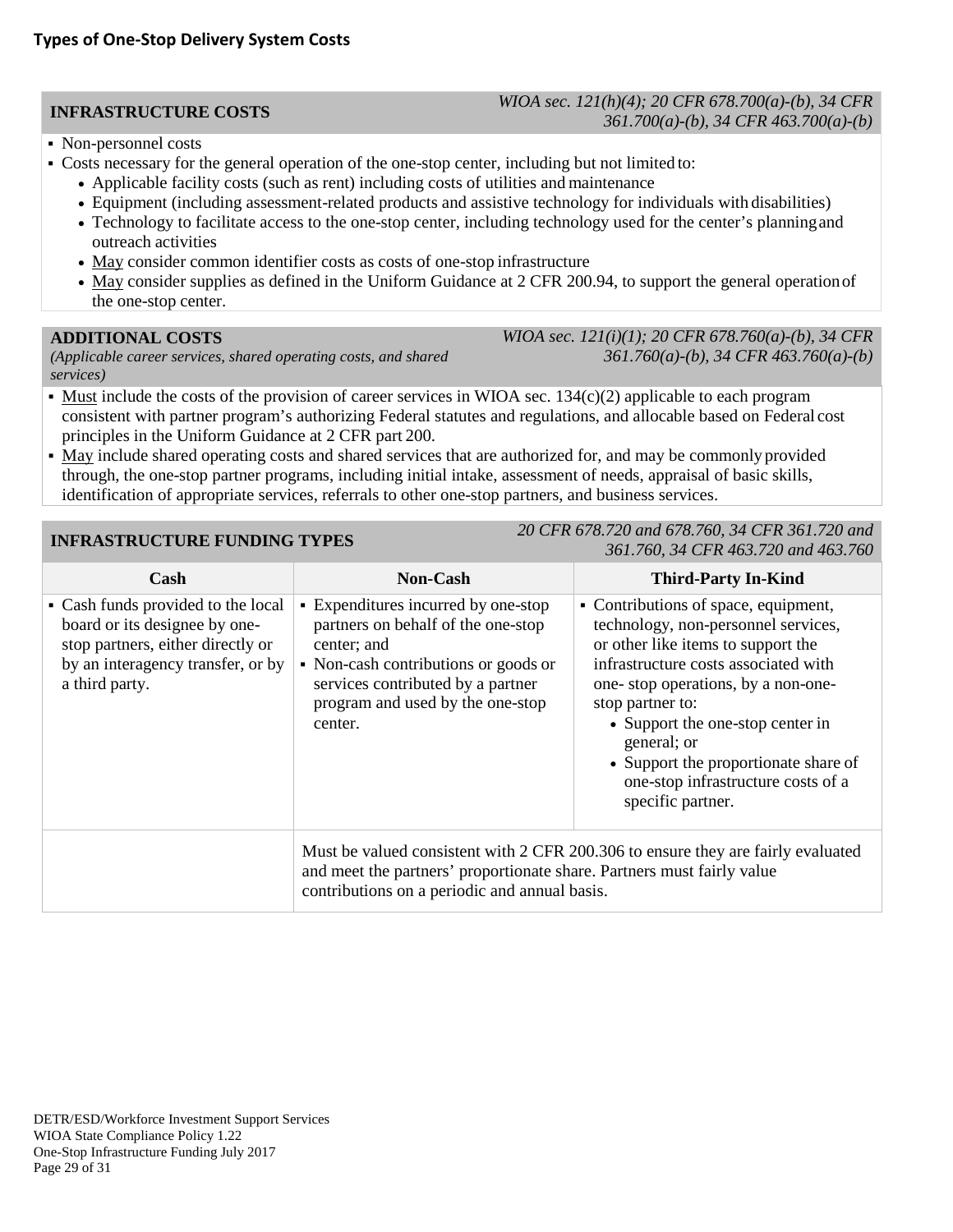| Dept.      | <b>Partner Program</b>                                                                                                                                    | Required/<br><b>Additional</b><br><b>Partner</b> | <b>Admin. Funds</b><br>to Pay for<br>Infrastructure<br>$\text{Costs}^1$ | Program<br><b>Funds to Pay</b><br>for<br><b>Infrastructure</b><br><b>Costs</b> | <b>State Funding</b><br><b>Mechanism</b><br>Applicable <sup>2</sup> |
|------------|-----------------------------------------------------------------------------------------------------------------------------------------------------------|--------------------------------------------------|-------------------------------------------------------------------------|--------------------------------------------------------------------------------|---------------------------------------------------------------------|
| <b>DOL</b> | WIOA Title I programs:                                                                                                                                    | Required                                         | Yes                                                                     | Yes                                                                            | Yes                                                                 |
|            | • Adult, Dislocated Worker, & Youth                                                                                                                       |                                                  |                                                                         |                                                                                |                                                                     |
| <b>DOL</b> | • Job Corps                                                                                                                                               | Required                                         | N <sub>o</sub>                                                          | Yes                                                                            | Yes                                                                 |
| <b>DOL</b> | • YouthBuild                                                                                                                                              | Required                                         | Yes                                                                     | Yes                                                                            | Yes                                                                 |
| <b>DOL</b> | $\bullet$ NFJP                                                                                                                                            | Required                                         | Yes                                                                     | Yes                                                                            | Yes                                                                 |
| <b>DOL</b> | • Native American programs $3$                                                                                                                            | Required                                         | Yes                                                                     | Yes                                                                            | N <sub>o</sub>                                                      |
| <b>DOL</b> | Wagner-Peyser Act ES                                                                                                                                      | Required                                         | N/A <sup>4</sup>                                                        | Yes                                                                            | Yes                                                                 |
| <b>DOL</b> | <b>SCSEP</b>                                                                                                                                              | Required                                         | Yes                                                                     | Yes                                                                            | Yes                                                                 |
| <b>DOL</b> | TAA program                                                                                                                                               | Required                                         | Yes                                                                     | Yes                                                                            | Yes                                                                 |
| <b>DOL</b> | UC programs                                                                                                                                               | Required                                         | N/A <sup>4</sup>                                                        | Yes                                                                            | Yes                                                                 |
| <b>DOL</b> | <b>JVSG</b> programs                                                                                                                                      | Required                                         | N/A <sup>4</sup>                                                        | Yes                                                                            | Yes                                                                 |
| <b>DOL</b> | REO programs authorized under sec. 212 of the Second<br>Chance Act of 2007 (42 U.S.C. 17532) and WIOA sec.<br>169                                         | Required                                         | Yes                                                                     | Yes                                                                            | Yes                                                                 |
| ${\rm ED}$ | AEFLA program, authorized under WIOA title II                                                                                                             | Required                                         | Yes                                                                     | No                                                                             | Yes                                                                 |
| ED         | The State VR program authorized under title I of the<br>Rehabilitation Act of 1973 (29 U.S.C.720 et seq.), as<br>amended by WIOA title IV                 | Required                                         | N/A <sup>4</sup>                                                        | Yes                                                                            | Yes                                                                 |
| ED         | Career and technical education programs at the<br>postsecondary level, authorized under the Carl D. Perkins<br>Career and Technical Education Act of 2006 | Required                                         | Yes                                                                     | N <sub>o</sub>                                                                 | Yes                                                                 |
| <b>HUD</b> | Employment and training activities carried out by HUD                                                                                                     | Required                                         | Consult<br>partners'<br>authorizing<br>documents.                       | Consult<br>partners'<br>authorizing<br>documents.                              | Yes                                                                 |
| <b>HHS</b> | Employment and training activities carried out under the<br>CSBG programs                                                                                 | Required                                         | Consult<br>partners'<br>authorizing<br>documents.                       | Consult<br>partners'<br>authorizing<br>documents.                              | Yes                                                                 |
| <b>HHS</b> | <b>TANF</b>                                                                                                                                               | Either <sup>5</sup>                              | Yes                                                                     | No                                                                             | Yes/No <sup>6</sup>                                                 |
| Other      | Partners as outlined by WIOA sec. $121(b)(2)(B)$ and 20 CFR<br>$678.410^{7}$                                                                              | Additional                                       | Consult<br>partners'<br>authorizing<br>documents.                       | Consult<br>partners'<br>authorizing<br>documents.                              | N <sub>o</sub>                                                      |

### **Attachment III: Infrastructure Costs: Funding Sources**

### LIMITATIONS:

1 Partners' funding contributions for infrastructure costs are subject to the partner programs' administrative cost limitations and restrictions. The definition of administrative costs may also differ from one partner program to the next.

 $2$  Statutory caps for infrastructure funds is applicable only if the State Funding Mechanism is being implemented.

<sup>3</sup> Native American programs, as required One-stop partners, are strongly encouraged to contribute to infrastructure costs, but they are not required to make such contributions under WIOA.<br><sup>4</sup> These programs do not distinguish between program or administrative funds since there is only one allotment from which all expenditures –

administrative costs and program costs – must be paid. Although the VR program imposes no limits on the amount of funds that may be spent on administrative costs, VR agencies must report funds spent for infrastructure costs as administrative costs.

 $^5$  At the discretion of the Governor, in accordance with WIOA sec. 121(b)(1)(C) and 20 CFR 678.405.<br>
<sup>6</sup> The Governor may determine that TANF will not be a required partner.

 $7$  Additional partners are required to share in infrastructure costs when participating in the one-stop service delivery system; however, the State funding mechanism is not applicable to additional partners.

DETR/ESD/Workforce Investment Support Services WIOA State Compliance Policy 1.22 One-Stop Infrastructure Funding July 2017 Page 30 of 31